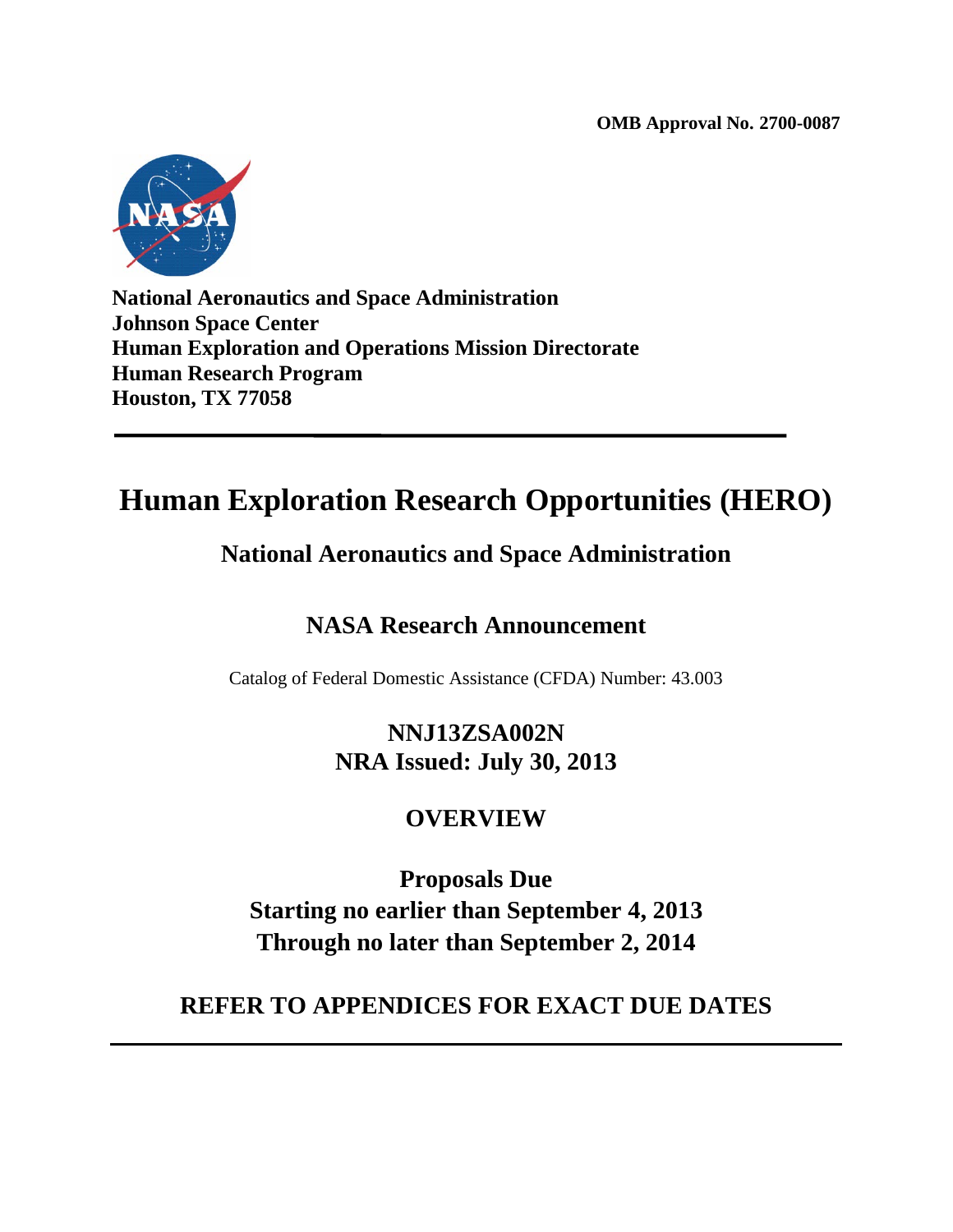# **Human Exploration Research Opportunities**

## **Table of Contents**

| 5. SAMPLE SIZE SPECIFICATION GUIDELINES FOR NASA HUMAN RESEARCH STUDIES  8             |      |
|----------------------------------------------------------------------------------------|------|
|                                                                                        |      |
|                                                                                        |      |
|                                                                                        |      |
|                                                                                        |      |
|                                                                                        |      |
|                                                                                        |      |
|                                                                                        |      |
|                                                                                        |      |
|                                                                                        |      |
| d. Export Control Guidelines Applicable to Proposals Including Foreign Participation13 |      |
|                                                                                        |      |
|                                                                                        |      |
|                                                                                        | . 14 |
|                                                                                        |      |
|                                                                                        |      |
| 1. TYPES OF PROPOSALS: GROUND-BASED, ANALOG DEFINITION, FLIGHT DEFINITION 15           |      |
|                                                                                        |      |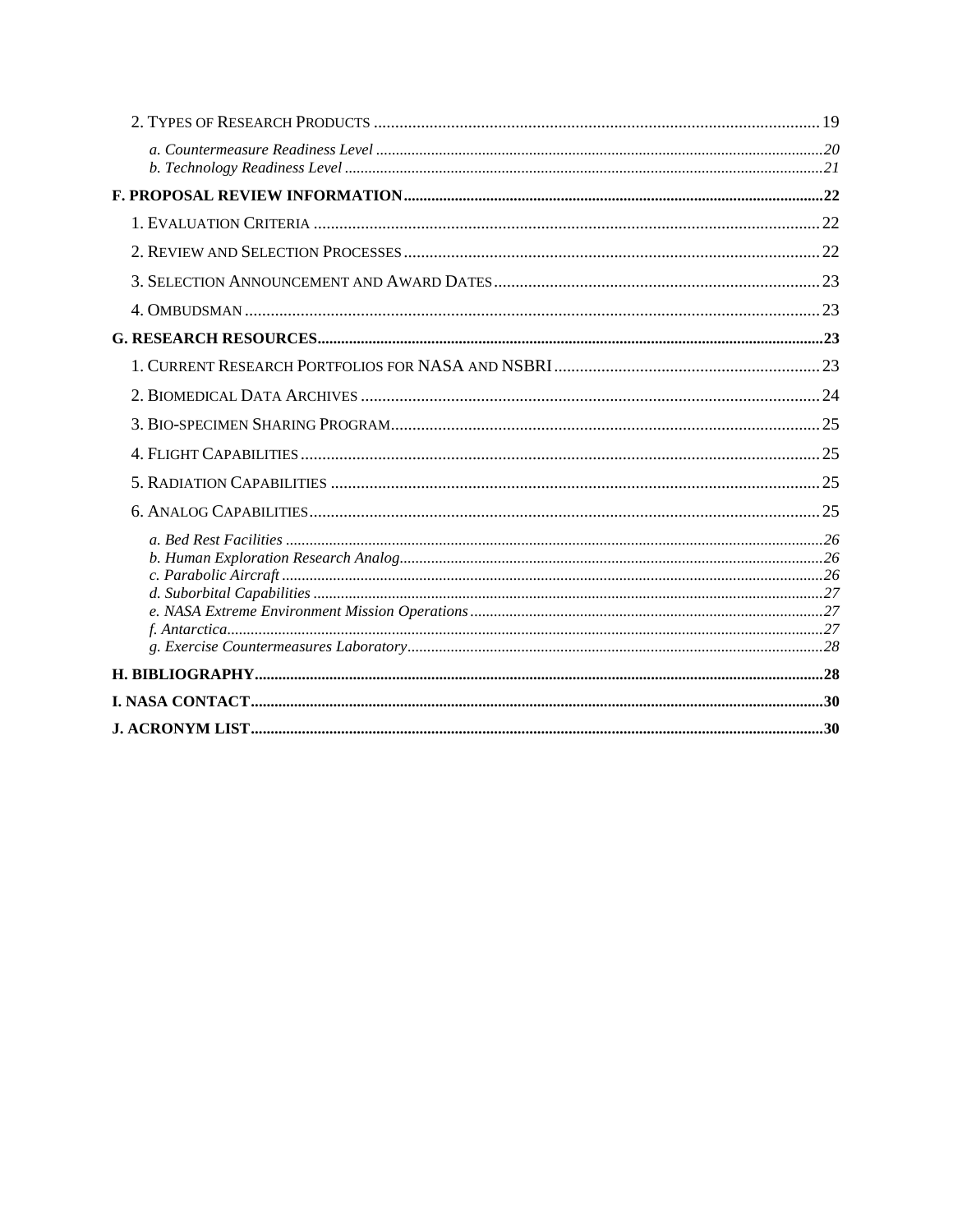# <span id="page-3-0"></span>**A. Executive Summary**

This National Aeronautics and Space Administration (NASA) Research Announcement (NRA), entitled Human Exploration Research Opportunities (HERO)–2013, solicits applied research in support of NASA's Human Research Program (HRP). The HRP contains six Elements: Space Radiation, Human Health Countermeasures, Exploration Medical Capability, Behavioral Health and Performance, Space Human Factors and Habitability, and International Space Station Medical Project. Fourteen disciplines or areas support the Program: Behavioral Health and Performance, Bone, Cardiovascular, Extravehicular Activity, Immunology, Medical Capabilities, Muscle, Nutrition, Pharmacology, Radiation, Sensorimotor, Advanced Food Technology, Advanced Environmental Health, and Space Human Factors Engineering. The National Space Biomedical Research Institute (NSBRI) is a non-profit organization competitively selected by NASA that uses an integrated team approach to advance biomedical research and countermeasure development. The NSBRI works in close partnership with the HRP through a Cooperative Agreement. This NRA covers all aspects of research to provide human health and performance countermeasures, knowledge, technologies, and tools to enable safe, reliable, and productive human space exploration, and to ensure safe and productive human spaceflight.

Awards generally range from under \$100K per year for focused, limited efforts (e.g., data analysis) to \$450K per year for extensive activities (e.g., development of scientific hardware). The funds available for awards in each program element offered in this NRA range from less than one to several million dollars, which allow selection from a few to as many as a dozen proposals depending on the program objectives and the submission of proposals of merit. Awards will be made as grants. The period of performance for an award can range from one to five years. All categories of United States (U.S.) institutions are eligible to submit proposals in response to this NRA. Any changes or modifications to any of these guidelines will be specified in the descriptions of the relevant program elements in the solicited research response area appendices of this solicitation.

Details of the solicited program elements are given in the solicited research response area appendices of this NRA, and it is anticipated that several response area appendices will be issued throughout the year as needed. Most program elements will use a two-step proposal submission process though some program elements may use a one-step submission process. Proposals that do not conform to the standards outlined in this solicitation will be declared noncompliant and will be handled in accordance with the NASA Federal Acquisition Regulation Supplement 1815.305-70 [\(http://www.hq.nasa.gov/office/procurement/regs/5228-41.htm#52\\_235-72\)](http://www.hq.nasa.gov/office/procurement/regs/5228-41.htm#52_235-72). Proposal due dates are given in this NRA, which will be posted at [http://nspires.nasaprs.com/.](http://nspires.nasaprs.com/) Interested proposers should monitor [the](http://nspires.nasaprs.com/) website or subscribe to the Human Exploration and Operations Mission Directorate (HEOMD) electronic notifications system through their NASA Solicitation and Proposal Integrated Review and Evaluation System (NSPIRES) account for new program elements or amendments to this NRA through July 2014, at which time release of a subsequent HERO NRA is planned.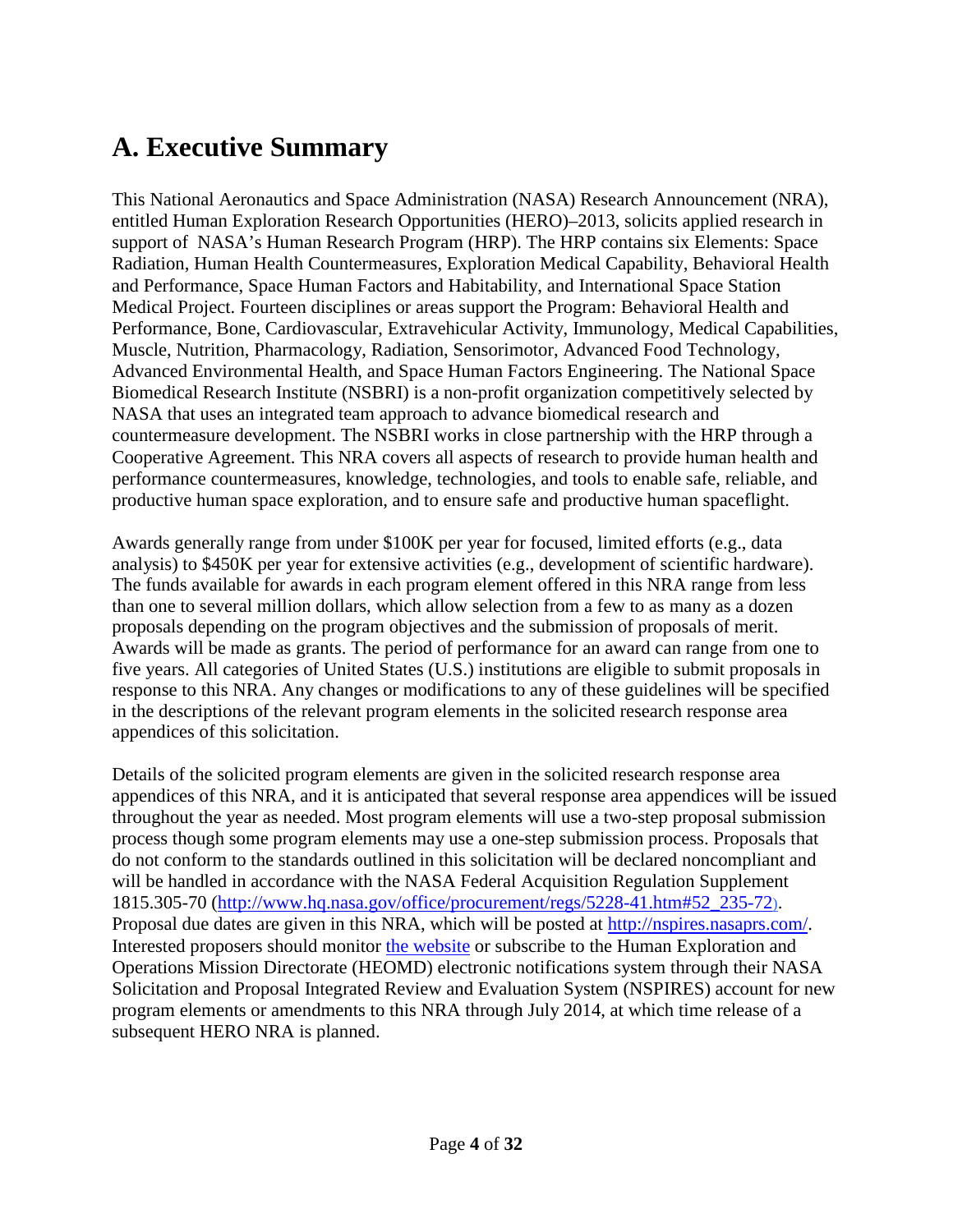# <span id="page-4-0"></span>**B. Human Research Program**

## <span id="page-4-1"></span>**1. Background**

The HRP investigates and mitigates the highest risks to astronaut health and performance in exploration missions. The goal of the HRP is to provide human health and performance countermeasures, knowledge, technologies, and tools to enable safe, reliable, and productive human space exploration, and to ensure safe and productive human spaceflight. The scope of these goals includes both the successful completion of exploration missions and the preservation of astronaut health over the life of the astronaut.

Two foundational documents of the HRP are the Human Research Program Requirements Document (PRD, Rev. F) and the Human Research Program Integrated Research Plan (IRP, Rev. E). The PRD lists the crew health and performance risks that the HRP must understand and mitigate. The IRP describes the plan to understand and reduce the risks.

#### The PRD

[\(http://www.nasa.gov/pdf/579466main\\_Human\\_Research\\_Program\\_Requirements\\_DocumentRe](http://www.nasa.gov/pdf/579466main_Human_Research_Program_Requirements_DocumentRevF.pdf) [vF.pdf\)](http://www.nasa.gov/pdf/579466main_Human_Research_Program_Requirements_DocumentRevF.pdf) describes the high-level requirements that the HRP must meet. The requirements in the PRD are divided into the following three categories: 1) human system standards (PRD section 4), 2) human health & performance risks (PRD section 5) and 3) provisions of enabling capabilities (PRD section 6). Table C-2 of the PRD contains Human Research Program Risks and Research Ratings. All of the risks, and risk factors, in the table are dynamic. New risks will likely be identified with further mission experience. Other risks, or risk factors, may be retired if they are successfully mitigated, or if increased understanding lessens their severity. The research topic areas described in the appendices of this NRA derive from the need to address crew health and performance risks articulated in Table C-2 of the PRD.

The IRP describes HRP's research activities that are intended to address the needs of human space exploration and serve HRP customers. The IRP illustrates the HRP's research plan through 2025. The Human Research Roadmap [\(http://humanresearchroadmap.nasa.gov\)](http://humanresearchroadmap.nasa.gov/) is a web-based version of the IRP that allows users to search HRP risks, gaps, and tasks.

### <span id="page-4-2"></span>**2. Organizational Structure**

NASA is composed of four Mission Directorates, one of which is the Human Exploration and Operations Mission Directorate (HEOMD). The HRP

[\(http://www.nasa.gov/exploration/humanresearch/\)](http://www.nasa.gov/exploration/humanresearch/) resides in the HEOMD, and the Program Office for the HRP is located at the NASA Johnson Space Center (JSC) in Houston, Texas. The HRP contains six Elements: Space Radiation, Human Health Countermeasures, Exploration Medical Capability, Behavioral Health and Performance, Space Human Factors and Habitability, and International Space Station Medical Project. Fourteen disciplines or areas support the program: Behavioral Health and Performance, Bone, Cardiovascular, Extravehicular Activity, Immunology, Medical Capabilities, Muscle, Nutrition, Pharmacology, Radiation, Sensorimotor,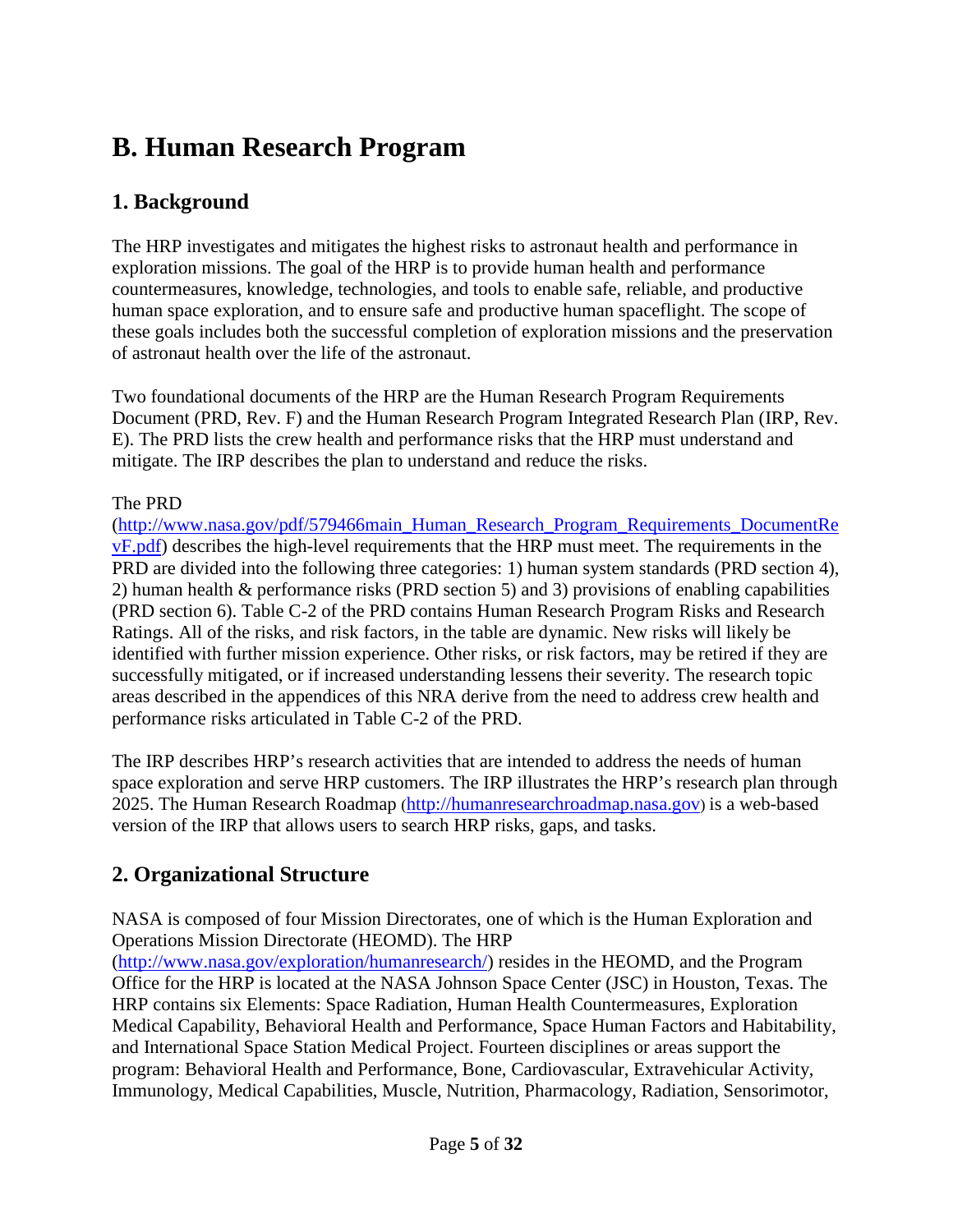Advanced Food Technology, Advanced Environmental Health, and Space Human Factors Engineering.

The National Space Biomedical Research Institute (NSBRI) in Houston, Texas is a non-profit organization competitively selected by NASA that uses an integrated team approach to advance biomedical research and countermeasure development. The NSBRI works in close partnership with the HRP through a Cooperative Agreement. Program information for each of the NSBRI research teams is available at [http://www.nsbri.org.](http://www.nsbri.org/)

## <span id="page-5-0"></span>**3. Goals and Objectives**

The goal of the HRP is to provide human health and performance countermeasures, knowledge, technologies, and tools to enable safe, reliable, and productive human space exploration. The scope of this goal includes both the successful completion of exploration missions and the preservation of astronaut health over the life of the astronaut. Specific objectives in support of this goal are:

- 1. Quantification of the crew health and performance risks associated with human spaceflight for the various exploration missions.
- 2. Development of countermeasures to provide mission planners and system developers with strategies for mitigating crew health and performance risks.
- 3. Development of technologies to provide mission planners and system developers with strategies for monitoring and mitigating crew health and performance risks.

This NRA solicits research that addresses at least one of these objectives.

# <span id="page-5-1"></span>**C. Solicitation**

#### **It is critical for investigators to read carefully ALL of the instructions in this NRA.**

<span id="page-5-2"></span>Proposals in response to this NRA should be submitted to the most relevant program element described in the solicited research response area appendices (see also the *Table of Contents* that prefaces this NRA). Many of the programmatic emphases are different from those that have appeared in previous NRAs. All proposals will ultimately undergo peer review using similar processes and procedures, but procedures and forms for proposal submission differ for each solicited research response area appendix. The eventual funding of selected proposals will vary for the different types of awards. Applicants must determine if their proposed research is best suited to be conducted independently with NASA or as part of an integrated research team of the NSBRI. **Do not submit the same research proposal to more than one opportunity within this solicitation (i.e., submit either a NASA individual investigator proposal or an NSBRI team proposal)**.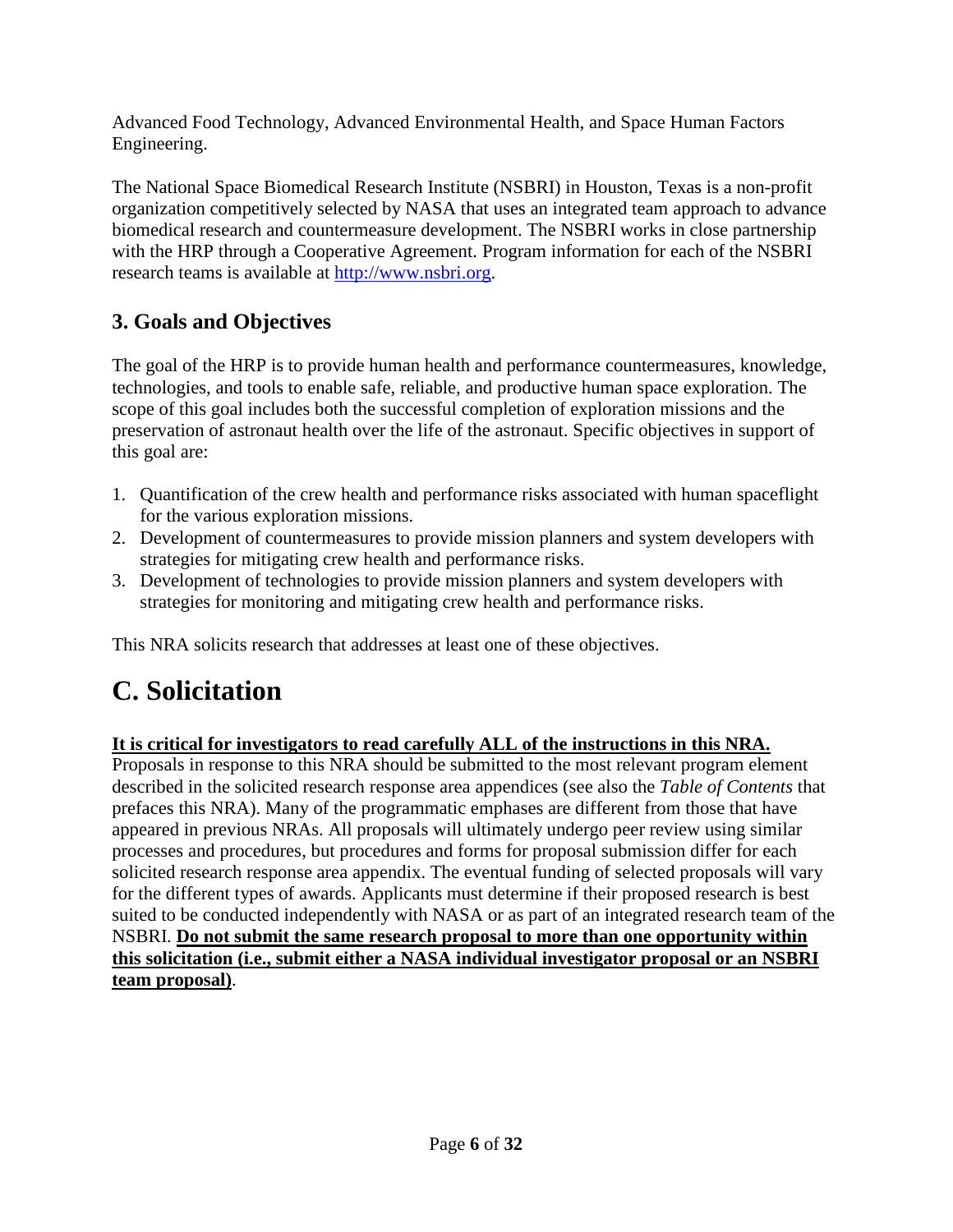### **1. Solicitation Process**

Most program elements require that proposals be submitted using a two-step process, while other program elements employ a one-step process. In the two-step process, Step-1 proposals submitted in response to this NRA will be evaluated by NASA or the NSBRI to determine how well they match one of the stated areas of emphasis identified in the solicited research response area appendices. Only those proposals that NASA or the NSBRI considers responsive to their respective areas of emphases will be invited to submit Step-2 proposals. NASA reserves the right to act in the best interests of the Federal Government in the matter of acceptance and evaluation of all proposals. NASA and the NSBRI may share Step-1 and Step-2 proposals submitted in response to this solicitation with each other. Step-1 proposals submitted in response to one opportunity within this solicitation may be invited to submit to a Step-2 proposal to a different opportunity within this solicitation. In the one-step process, proposers will submit only one proposal that is evaluated for merit and relevancy to the Program.

#### <span id="page-6-0"></span>**2. Solicited Research Response Areas**

This solicitation focuses on the following areas.

- **Appendix A:** NASA Research and Technology Development to Support Crew Health and Performance in Space Exploration Missions - proposals are solicited in the areas of Short-Term Mild Hypoxia (Exploration Atmosphere) Effects on Visual Impairment and Intracranial Pressure (VIIP) Related Variables, Immune Function and Oxidative Stress and Damage during Long-Term Spaceflight on the International Space Station (ISS), Cerebral Spinal Fluid Production/Absorption and Various Other Effects of 90 Days Hind-Limb Suspension in Rats: Tissue Sharing Opportunities, Combined Effects of Simulated Deep Space Radiation and Weightlessness on Health Related Biomarkers and Oxidative Stress and Damage in Cell Cultures, Standardized Behavioral Health Measures List, Antarctic Long Duration Neurostructural Change, Neurobehavioral Conditions List for Characterizing Behavioral Health Risk for Exploration Missions, Specialized Roles Necessary for Effective Team Function and Performance on Exploration Missions, Biomarkers as Predictors of Behavioral Health Outcomes, Computational Modeling and Simulation for Habitat/Vehicle Design and Assessment, Automated Data Collection Tools for Habitability Design and Assessment, and Kinetics of Degradation of Vitamins B1 and K through Processing and Storage of Spaceflight Foods. Unless otherwise noted, these projects are expected to be multiple year efforts.
- **Appendix B:** NSBRI Research and Technology Development to Support Crew Health and Performance in Space Exploration Missions - proposals are solicited in the areas of Cardiovascular Alterations, Human Factors and Performance, Musculoskeletal Alterations, Neurobehavioral and Psychosocial Factors, Sensorimotor Adaptation, and Smart Medical Systems and Technology. These projects are expected to be multiple year efforts.
- **Appendix C:** NASA Human Research Program Omnibus Opportunity proposals are solicited that address any of the risks listed in the Integrated Research Plan. These projects are expected to last no more than one year.
- **Appendix D:** NASA Differential Effects on Homozygous Twin Astronauts Associated with Differences in Exposure to Spaceflight Factors - proposals are solicited for small, short-term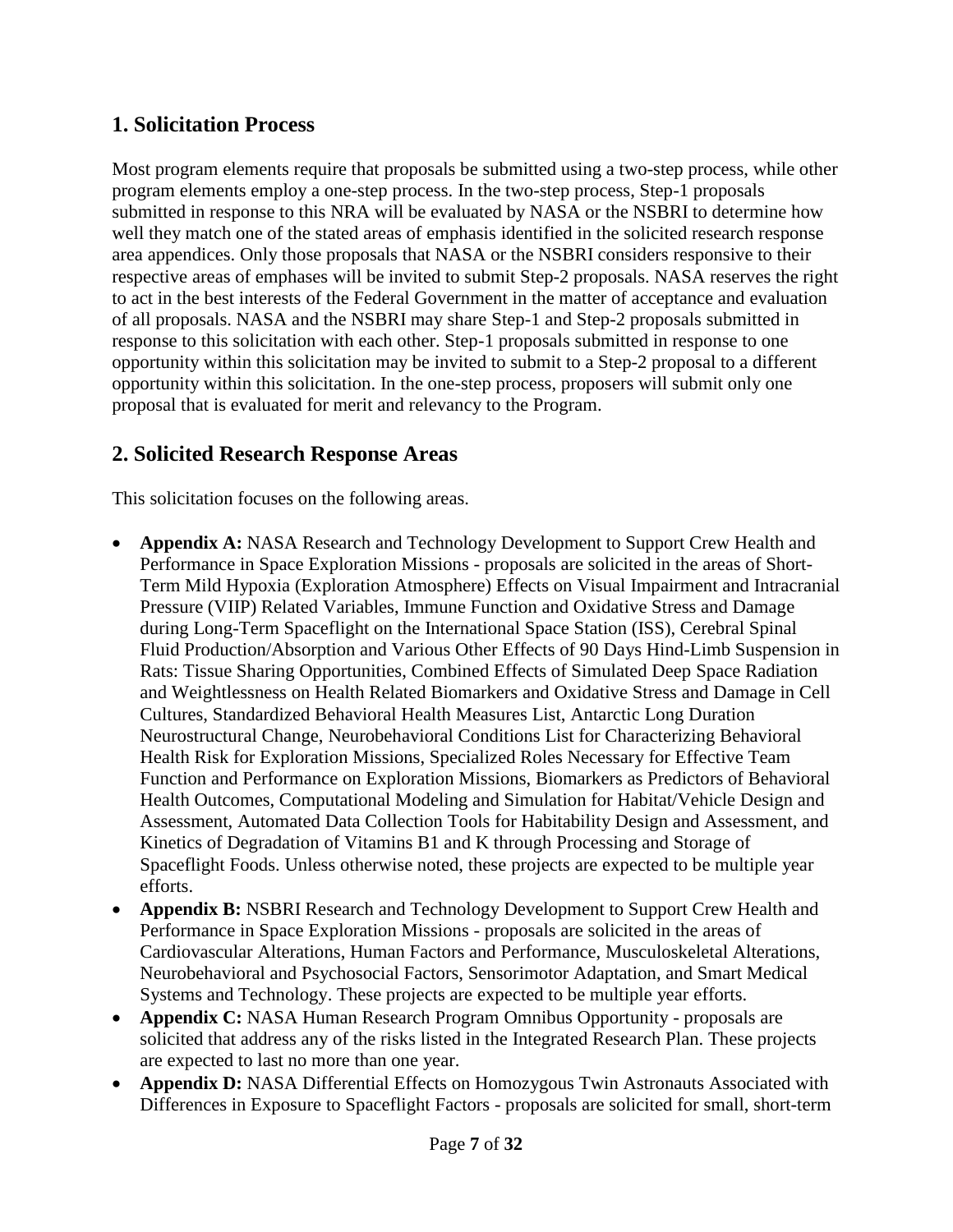investigations of the differences in genetic and related function in twin male monozygous astronauts associated with differential exposure to spaceflight conditions. These projects are expected to be multiple year efforts.

• **Appendix E:** NASA Ground-Based Studies in Space Radiobiology - proposals are solicited in the area of Space Radiation Biology utilizing beams of high charge and energy particles simulating space radiation at the NASA Space Radiation Laboratory (NSRL), at Brookhaven National Laboratory (BNL) in Upton, New York. These projects are expected to be multiple year efforts. **Please note that this Appendix does not currently exist and will be released in 2014.**

Additional appendices may be issued throughout the year as needed. Investigators may submit more than one proposal in response to this NRA; **however, identical proposals may NOT be submitted to more than one solicited research response area appendix.**

## <span id="page-7-0"></span>**3. Education and Public Outreach**

Research projects funded by NASA present an opportunity for NASA to enhance and broaden public knowledge, understanding of and appreciation for biological and biomedical research, and the value of this research in space environments. Individuals participating in NASA research projects have a responsibility to foster the development of a scientifically informed public. Therefore, all participants in this NRA are strongly encouraged to promote general scientific literacy and public understanding of biological and biomedical sciences, space environments, and HRP projects through formal and informal education opportunities.

## <span id="page-7-1"></span>**4. Vertebrate Animal Scientific Review**

NASA requires that any and all research proposals that request funding for vertebrate animal research shall be reviewed as described in the Vertebrate Animal Scientific Review (VASR) section posted alongside each applicable solicited research response area. Each response that requires vertebrate animals must address the five points outlined in the VASR. The VASR requirements are in addition to Institutional Animal Care and Use Committee (IACUC) requirements as outlined in each solicited research response area appendix, if appropriate.

## <span id="page-7-2"></span>**5. Sample Size Specification Guidelines for NASA Human Research Studies**

Statistical planning plays an important role in virtually all scientific research. It plays a particularly valuable role in the design of experiments, including specification of sample size(s), and also in the analysis of outcomes that address primary aims and hypotheses. As a result, principal investigators (PI) are highly encouraged to recruit statisticians as co-investigators (Co-I), so that they can apply their skills to help produce high-quality research proposals.

The Sample Size Specification Guidelines document posted alongside this NRA gives particular emphasis to the problem of how to arrive at and justify experiment sample size(s). The recommendations are necessarily general, and may not be universally applicable. Nevertheless, these guidelines are intended to clarify an understanding among PI's, grant reviewers, and NASA pertaining to sample-size issues for NASA human research studies.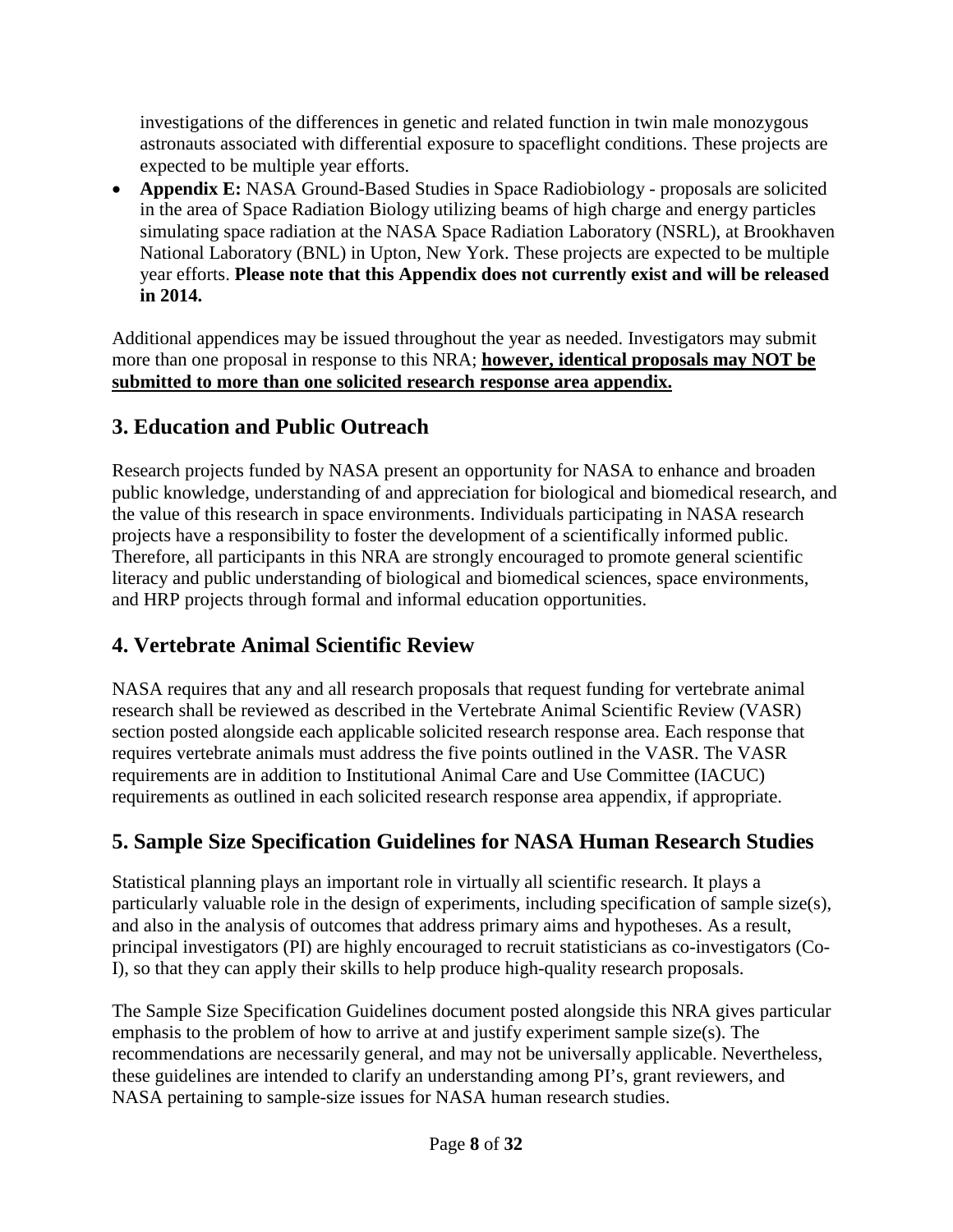It is the responsibility of the PI to propose a study that has a reasonable likelihood of detecting an effect with some clinical, operational, or scientific meaning. If applicable, the study description should include a range of possible sample sizes and their associated power. If your study is selected as a candidate for funding, you may be asked to explain or modify assumptions and calculations pertaining to sample size prior to funding determination.

## <span id="page-8-0"></span>**6. NASA Safety Policy**

Safety is NASA's highest priority. Safety is the freedom from those conditions that can cause death, injury, occupational illness, damage to or loss of equipment or property, or damage to the environment. NASA's safety priority is to protect: 1) the public, 2) astronauts and pilots, 3) the NASA workforce (including employees working under NASA instruments), and 4) high-value equipment and property. All research conducted under NASA auspices shall conform to this philosophy.

## <span id="page-8-1"></span>**7. Availability of Funds for Award**

Funds are not currently available for awards under this NRA. The Government's obligation to make award(s) is contingent upon the availability of the appropriated funds from which payment can be made, and the receipt of proposals that are determined acceptable for NASA award under this NRA.

## <span id="page-8-2"></span>**8. Additional Funding Restrictions**

The construction of facilities is not an allowed activity, unless specifically stated so in the program description. For further information on the allowability of costs, refer to the cost principles cited in the *NASA Federal Acquisition Regulations Supplement (NFS)* and the *Guidebook for Proposers (*[http://www.hq.nasa.gov/office/procurement/nraguidebook/\)](http://www.hq.nasa.gov/office/procurement/nraguidebook/). Travel, including foreign travel, is allowed as may be necessary for the meaningful completion of the proposed investigation, as well as for publicizing its results at an appropriate professional meeting.

This solicitation will result in grant awards only. Profit to commercial organizations under grants is not allowed.

Regardless of whether functioning as a team lead or as a team member, personnel from NASA centers must propose budgets based on Full Cost Accounting (FCA). Non-NASA U.S. Government organizations should propose based on FCA unless no such standards are in effect; in that case such proposers should follow the Managerial Cost Accounting Standards for the Federal Government as recommended by the Federal Accounting Standards Advisory Board. For further information, see [http://www.hq.nasa.gov/fullcost/.](http://www.hq.nasa.gov/fullcost/)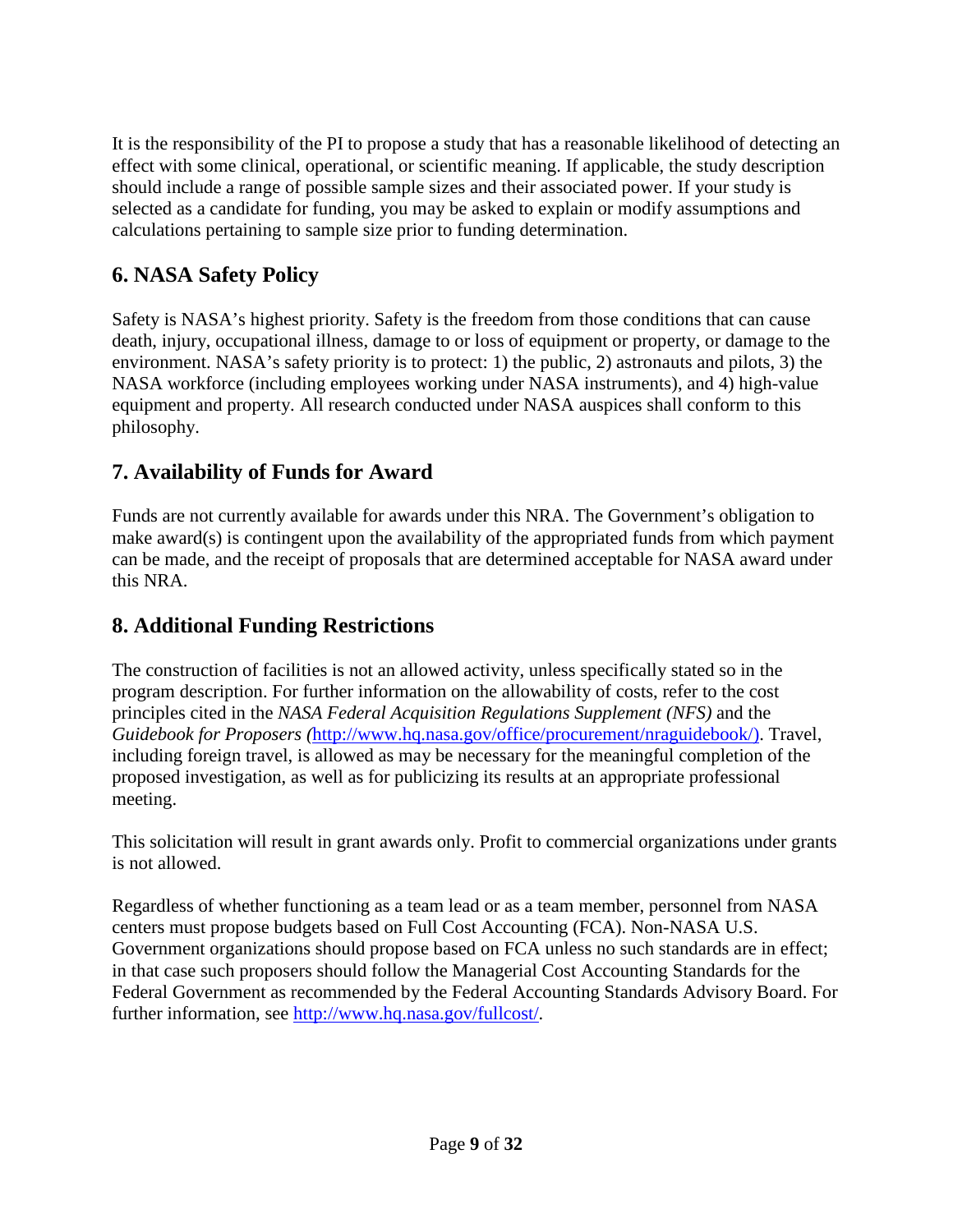### <span id="page-9-0"></span>**9. Salary Limitation**

For this research announcement, NASA will limit the amount of direct salary for an investigator on a grant to Executive Level II of the Federal Executive Pay scale. The Executive Level II salary is \$179,700 per year. NASA grant awards for proposals that request direct salaries of individuals in excess of the applicable rate per year will be adjusted in accordance with the \$179,700 cap.

NASA grant awards for proposals that request salaries of individuals in excess of the applicable rate per year will be adjusted in accordance with the legislative salary limitation and will include a notification such as the following: None of the funds in this award shall be used to pay the salary of an individual at a rate in excess of the applicable salary cap.

An individual's base salary, per se, is NOT constrained by the legislative provision for a limitation of salary. The rate limitation simply limits the amount that may be awarded and charged to NASA grants. An institution may pay an individual's salary amount in excess of the salary cap with non-federal funds.

The salary limitation does NOT apply to payments made to consultants under a NASA grant, although, as with all costs, those payments must meet the test of reasonableness and be consistent with institutional policy.

The salary limitation provision DOES apply to sub-awards or subcontracts for substantive work under a NASA grant.

#### Example:

Individual's institutional base salary for a full-time calendar year appointment: \$200,000

Research effort requested in proposal: 6 months (50%)

If a grant is to be funded, the amount included for the above individual will be \$89,850 instead of \$100,000 due to the salary limitation.

For further information, please see National Institutes of Health (NIH) Notice NOT-OD-12-035 [\(http://grants.nih.gov/grants/guide/notice-files/NOT-OD-12-035.html\)](http://grants.nih.gov/grants/guide/notice-files/NOT-OD-12-035.html).

#### <span id="page-9-1"></span>**10. Award Information**

The selected proposal is expected to be funded as a research grant in one-year increments for activities lasting one to five years as stipulated for each solicited research response area. The mechanism for funding each successful proposal will be a single grant, with funding allocations to participating investigators based on the submitted budget, available funds and project review. The funding duration will depend on proposal requirements, review panel recommendations, and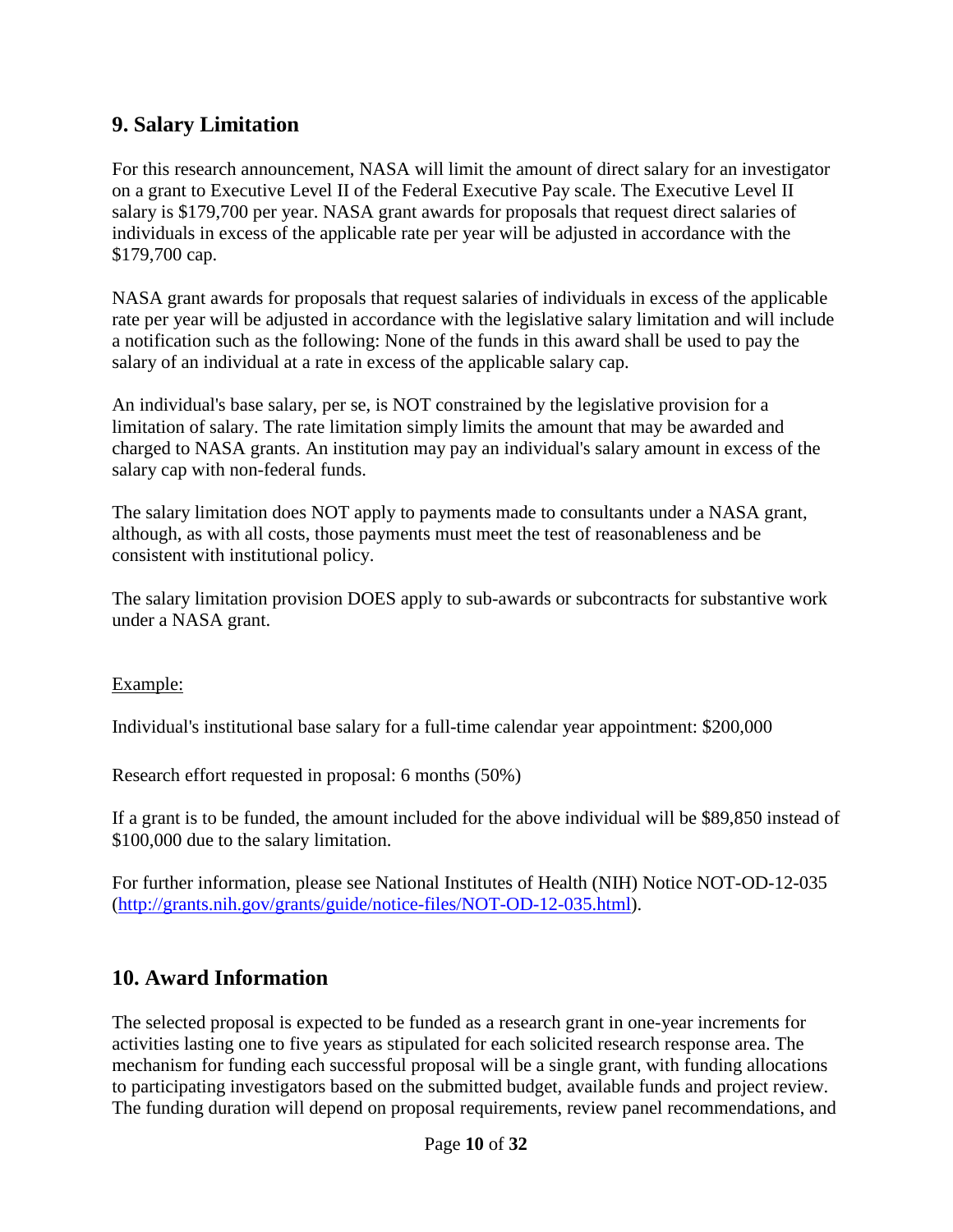continuing progress of the activity. Proposals will be evaluated as described under each solicited research response area. Proposals to continue or supplement existing grants, if selected, will result in a new grant.

Anticipated award amounts are listed in each solicited research response area appendix. NASA does not provide separate funding for direct and indirect costs; thus, the amount of the award requested is the total of all costs submitted in the proposed budget.

# <span id="page-10-0"></span>**D. Eligibility Information**

## <span id="page-10-1"></span>**1. Eligibility of Applicants**

All categories of United States (U.S.) institutions are eligible to submit proposals in response to this NRA. Principal Investigators may collaborate with universities, Federal Government laboratories, the private sector, and state and local government laboratories. In all such arrangements, the applying entity is expected to be responsible for administering the project according to the management approach presented in the proposal.

The applying entity must have in place a documented base of ongoing high quality research in science and technology, or in those areas of science and engineering clearly relevant to the specific programmatic objectives and research emphases indicated in this NRA. Present or prior NASA support of research or training in any institution or for any investigator is not a prerequisite to submission of a proposal.

## <span id="page-10-2"></span>**2. Guidelines for International Participation**

## <span id="page-10-3"></span>**a. Guidelines for International Team Members on U.S. Proposals**

HRP welcomes international team members on U.S. proposals. International collaborations that demonstrate clear scientific benefits or cost savings are particularly encouraged.

Services and direct purchases provided by international team members are allowable as subcontracts on U.S. proposals. Additional information on international participation can be referenced at [http://www.hq.nasa.gov/office/procurement/regs/1835.htm#35\\_016-70.](http://www.hq.nasa.gov/office/procurement/regs/1835.htm#35_016-70)

## <span id="page-10-4"></span>**b. Guidelines for International Proposals**

NASA welcomes proposals from outside the U.S. However, foreign entities are generally not eligible for funding from NASA. Therefore, unless otherwise noted in the NRA, proposals from foreign entities should not include a cost plan unless the proposal involves collaboration with a U.S. institution, in which case a cost plan for only the participation of the U.S. entity must be included. Proposals from foreign entities and proposals from U.S. entities that include foreign participation must be endorsed by the respective government agency or sponsoring institution in the country from which the foreign entity is proposing. Such endorsement should indicate that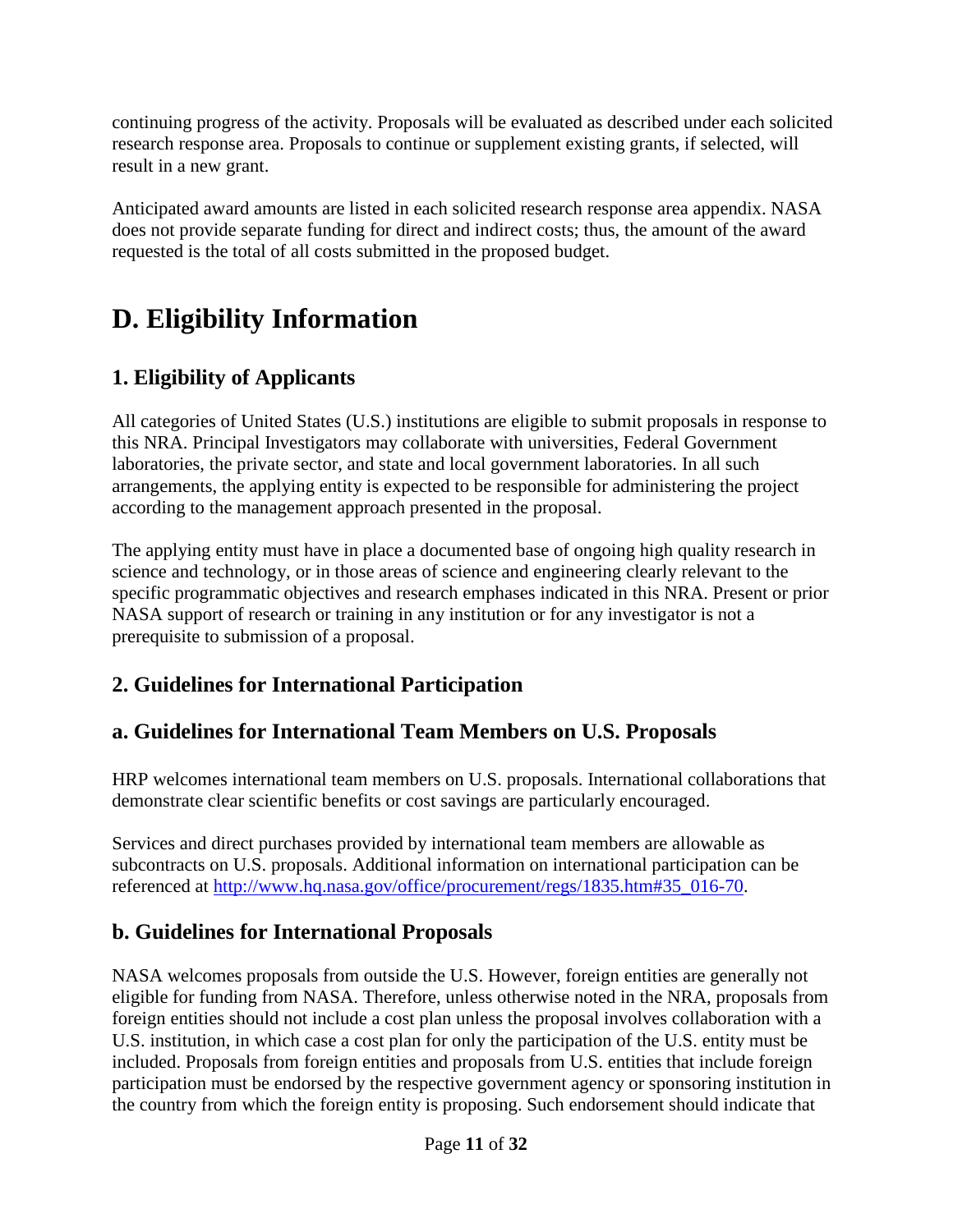the proposal merits careful consideration by NASA, and if the proposal is selected, sufficient funds will be made available to undertake the activity as proposed.

All foreign proposals must be typewritten in English and comply with all other submission requirements stated in the NRA. All foreign proposals will undergo the same evaluation and selection process as those originating in the U.S. All proposals must be received before the established closing date. Those received after the closing date will be treated in accordance with NASA FAR Supplement Provision 1852.235-72, paragraph (g). Sponsoring foreign government agencies or funding institutions may, in exceptional situations, forward a proposal without endorsement if endorsement is not possible before the announced closing date. In such cases, the NASA sponsoring office should be advised when a decision on endorsement can be expected.

Successful and unsuccessful foreign entities will be contacted directly by the NASA sponsoring office. Copies of these letters will be sent to the foreign sponsor. Should a foreign proposal or a U.S. proposal with foreign participation be selected, NASA's Office of External Relations will arrange with the foreign sponsor for the proposed participation on a no-exchange-of-funds basis, in which NASA and the non-U.S. sponsoring agency or funding institution will each bear the cost of discharging their respective responsibilities.

Depending on the nature and extent of the proposed cooperation, these arrangements may entail:

- (i) An exchange of letters between NASA and the foreign sponsor; or
- (ii) A formal Agency-to-Agency Memorandum of Understanding (MOU).

NASA's policy is to conduct research with non-U.S. organizations on a cooperative, no exchange-of-funds basis. Although Co-Investigators or collaborators employed by non-U.S. organizations may be identified as part of a proposal submitted by a U.S. organization, NASA funding through this NRA may not be used to support research efforts by non-U.S. organizations at any level; however, the direct purchase of supplies and/or services that do not constitute research from non-U.S. sources by U.S. award recipients is permitted. See NASA FAR Supplement Part 1835.016-70 for additional information on international participation, which can be referenced at [http://www.hq.nasa.gov/office/procurement/regs/1835.htm#35\\_016-70.](http://www.hq.nasa.gov/office/procurement/regs/1835.htm#35_016-70)

Also see NASA Policy Directive 1360.2B Initiation and Development of International Cooperation in Space and Aeronautics Programs, which is located at [http://nodis3.gsfc.nasa.gov/displayDir.cfm?Internal\\_ID=N\\_PD\\_1360\\_002B\\_&page\\_name=main](http://nodis3.gsfc.nasa.gov/displayDir.cfm?Internal_ID=N_PD_1360_002B_&page_name=main)

## <span id="page-11-0"></span>**c. Assurance of Compliance – China Funding Restriction**

All proposals submitted to this NRA must comply with the following: Assurance of Compliance with the Department of Defense and Full-Year Appropriation Act, Public Law 112-10 Section 1340(a); The Consolidated and Further Continuing Appropriation Act of 2012, Public Law 112- 55, Section 539; and future-year appropriations herein after referred to as "the Acts", whereas:

a) NASA is restricted from using funds appropriated in the Acts to enter into or fund any grant or cooperative agreement of any kind to participate, collaborate, or coordinate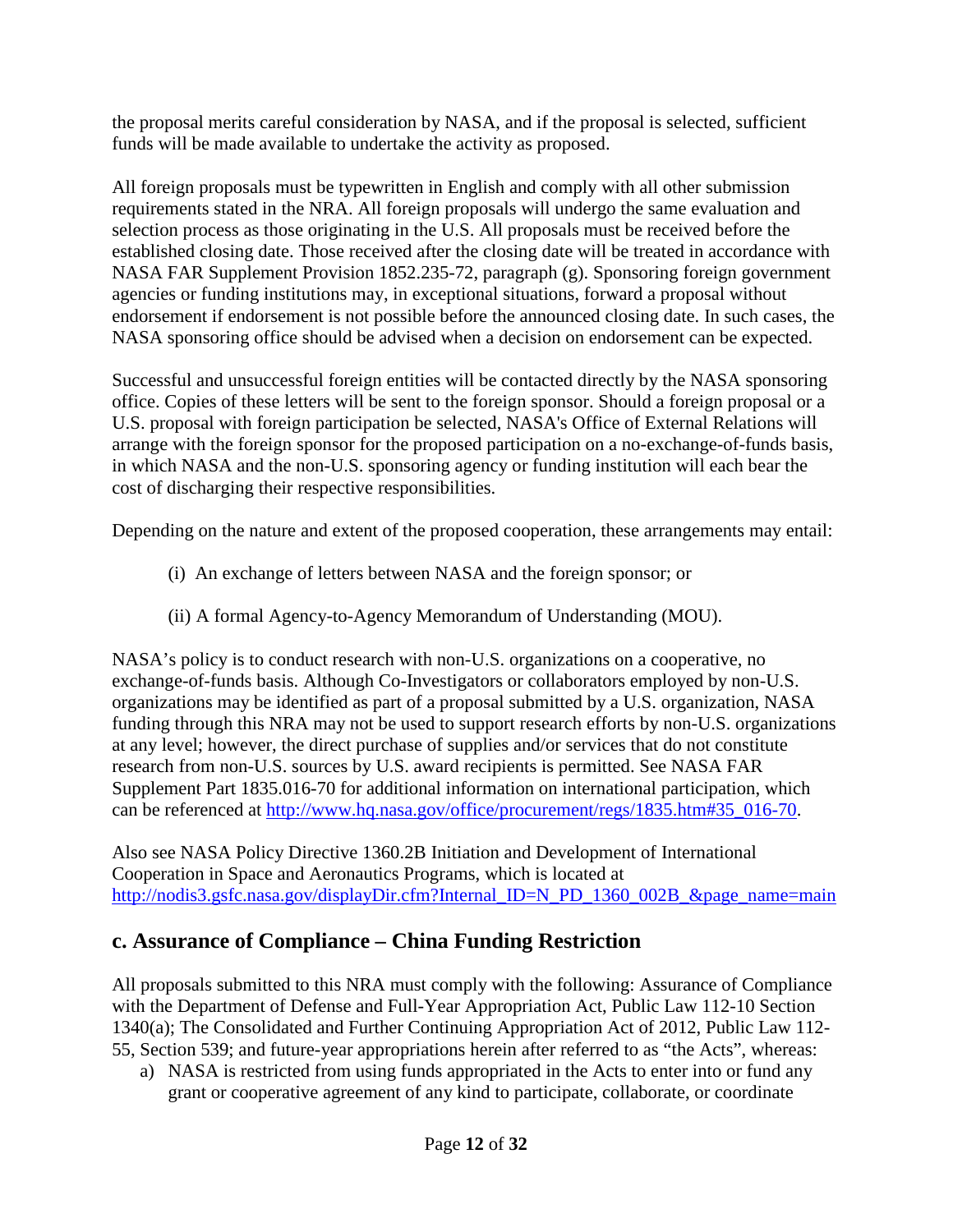bilaterally with China or any Chinese-owned company, at the prime recipient level and at all sub-recipient levels, whether the bilateral involvement is funded or performed under a no-exchange of funds arrangement.

- b) Definition: "China or Chinese-owned Company" means the People's Republic of China, any company owned by the People's Republic of China, or any company incorporated under the laws of the People's Republic of China.
- c) The restrictions in the Acts do not apply to commercial items of supply needed to perform a grant or cooperative agreement.
- d) By submission of its proposal, the proposer represents that the proposer is not China or a Chinese-owned company, and that the proposer will not participate, collaborate, or coordinate bilaterally with China or any Chinese-owned company, at the prime recipient level or at any sub-recipient level, whether the bilateral involvement is funded or performed under a no-exchange of funds arrangement.

## <span id="page-12-0"></span>**d. Export Control Guidelines Applicable to Proposals Including Foreign Participation**

Proposals including foreign participation must include a section discussing compliance with U.S. export laws and regulations, e.g., 22 CFR Parts 120-130 and 15 CFR Parts 730-774, as applicable to the circumstances surrounding the particular foreign participation. The discussion must describe in detail the proposed foreign participation and is to include, but not be limited to, whether or not the foreign participation may require the prospective investigator to obtain the prior approval of the Department of State or the Department of Commerce via a technical assistance agreement or an export license, or whether a license exemption/exception may apply. If prior approvals via licenses are necessary, discuss whether the license has been applied for or, if not, the projected timing of the application and any implications for the schedule. Information regarding U.S. export regulations is available

at <http://www.bis.doc.gov/licensing/exportingbasics.htm>

## <span id="page-12-1"></span>**3. Cost Sharing or Matching**

If an institution of higher education, hospital, or other non-profit organization wants to receive a grant from NASA, cost sharing is not required. However, NASA can accept cost sharing if it is voluntarily offered. If a commercial organization wants to receive a grant, cost sharing is required unless the commercial organization can demonstrate that they are unlikely to receive substantial compensating benefits for performance of the work. If no substantial compensating benefits are likely to be received, then cost sharing is not required, but can be accepted. Acceptable forms of cost sharing are discussed in NFS 1816.303-70:

[http://prod.nais.nasa.gov/cgi-](http://prod.nais.nasa.gov/cgi-bin/common/wg/mfs.cgi/data/glimpse/archives/63?link=http://prod.nais.nasa.gov:80/far/far0553-nfs0463/1816.htm&file=/data/web/html/far/far0553-nfs0463/1816.htm&line=528#mfs)

[bin/common/wg/mfs.cgi/data/glimpse/archives/63?link=http://prod.nais.nasa.gov:80/far/far0553](http://prod.nais.nasa.gov/cgi-bin/common/wg/mfs.cgi/data/glimpse/archives/63?link=http://prod.nais.nasa.gov:80/far/far0553-nfs0463/1816.htm&file=/data/web/html/far/far0553-nfs0463/1816.htm&line=528#mfs) [nfs0463/1816.htm&file=/data/web/html/far/far0553-nfs0463/1816.htm&line=528#mfs](http://prod.nais.nasa.gov/cgi-bin/common/wg/mfs.cgi/data/glimpse/archives/63?link=http://prod.nais.nasa.gov:80/far/far0553-nfs0463/1816.htm&file=/data/web/html/far/far0553-nfs0463/1816.htm&line=528#mfs)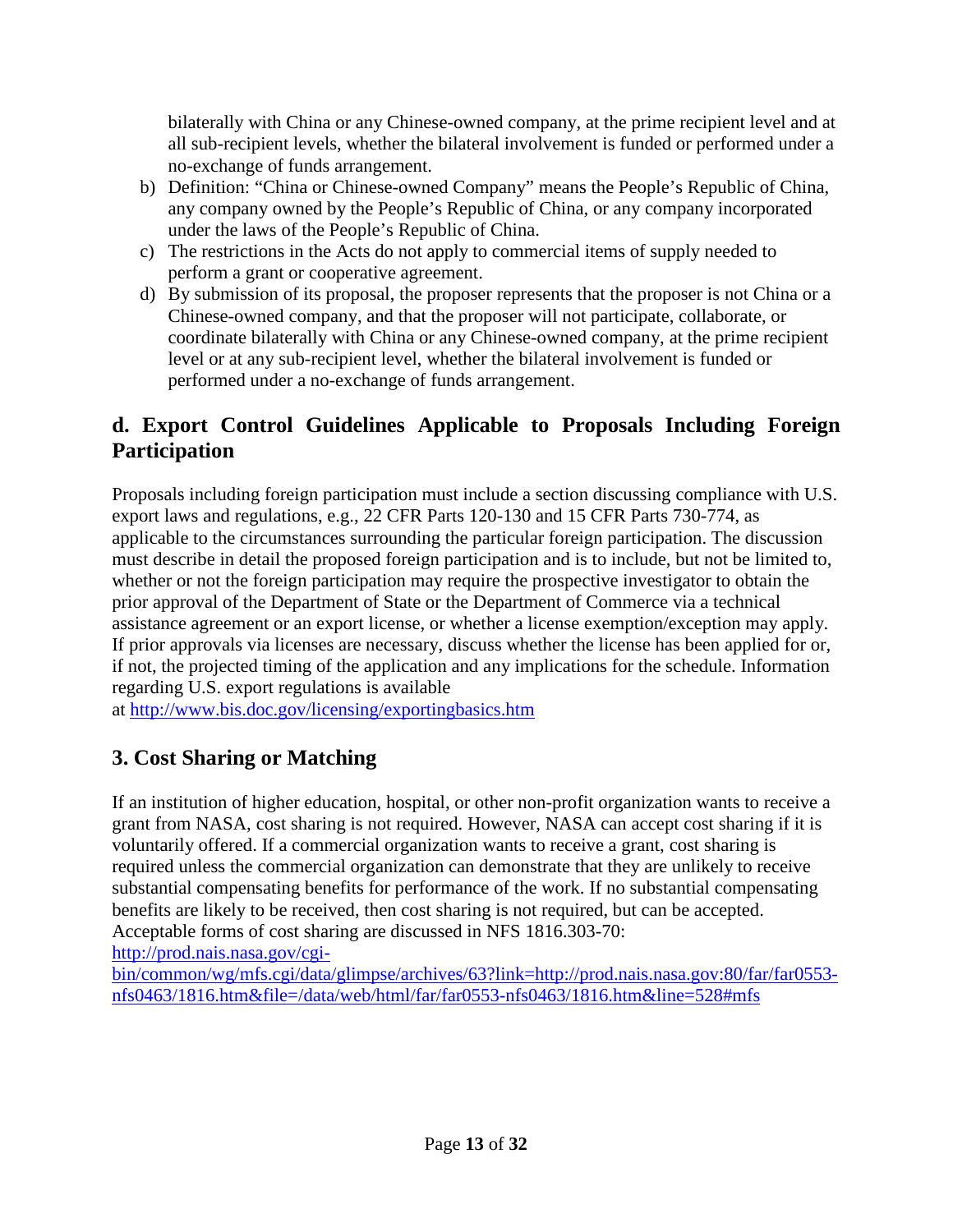## <span id="page-13-0"></span>**4. Data Accessibility**

NASA has a license as to all data collected through research programs sponsored by NASA. See 14 C.F.R. 1260.30. Therefore, all research data resulting from NASA HRP funded studies must be submitted to NASA. These data are then archived in the NASA Life Sciences Data Archive (LSDA) [\(http://lsda.jsc.nasa.gov/\)](http://lsda.jsc.nasa.gov/) for the benefit of the greater research and operational spaceflight community. Archival data products may include but are not limited to low-level (raw) data, high-level (processed) data, and data products such as calibration data, documentation, related software, and other tools or parameters that are necessary to interpret the data. Once a grant is awarded, the PI and the supporting NASA HRP Element Scientist shall work with LSDA to outline specific archiving requirements in an LSDA Data Submission Agreement. These requirements shall include which data are to be included, the format of the data, and the timeframe in which the data is expected to be submitted for archiving. Per the NASA Grant and Cooperative Agreement Handbook

[\(http://prod.nais.nasa.gov/pub/pub\\_library/grcover.htm\)](http://prod.nais.nasa.gov/pub/pub_library/grcover.htm), the Government has the right to use and disclose all data generated from this grant:

"*As a Federal Agency, NASA requires prompt public disclosure of the results of its sponsored research and, therefore, expects significant findings from supported research to be promptly submitted for peer reviewed publication with authorship(s) that accurately reflects the contributions of those involved. Likewise, as a general policy and unless otherwise specified, NASA no longer recognizes a "proprietary" period for exclusive use of any new scientific data that may be acquired through the execution of the award; instead, all data collected through any of its funded programs are to be placed in the public domain at the earliest possible time following their validation and calibration*."

The NASA HRP recognizes the importance of the right of first publication in demonstrating and maintaining the scientific credentials of its funded investigators. In general, the NASA HRP intends to continue its discretionary policy of allowing the funded PIs a period of one (1) year after final data collection from subjects or acquisition of final specimen in spaceflight or groundbased investigations, before making the data available to other investigators through release from the LSDA. The details and any exceptions or special circumstances of this policy will be documented in each investigation's Data Submission Agreement. However, the NASA HRP Chief Scientist has the prerogative, at any time, to include all extant results, whether published or unpublished, in HRP's internal analyses as needed for decisions pertaining to astronaut safety, health and performance and programmatic scope and direction. These analyses will not be published within the one-year period described above unless required by law or NASA policy.

## <span id="page-13-1"></span>**5. Software Sharing Policy**

A software dissemination plan, with appropriate timelines, is expected in the application only if software development is a part of the application. There is no prescribed single use license for software produced through grants responding to this announcement. In accordance with federal law, NASA will protect the privacy and ownership rights of software developers. However, NASA HRP does have goals for software dissemination, and reviewers will be instructed to evaluate the dissemination plan relative to these goals: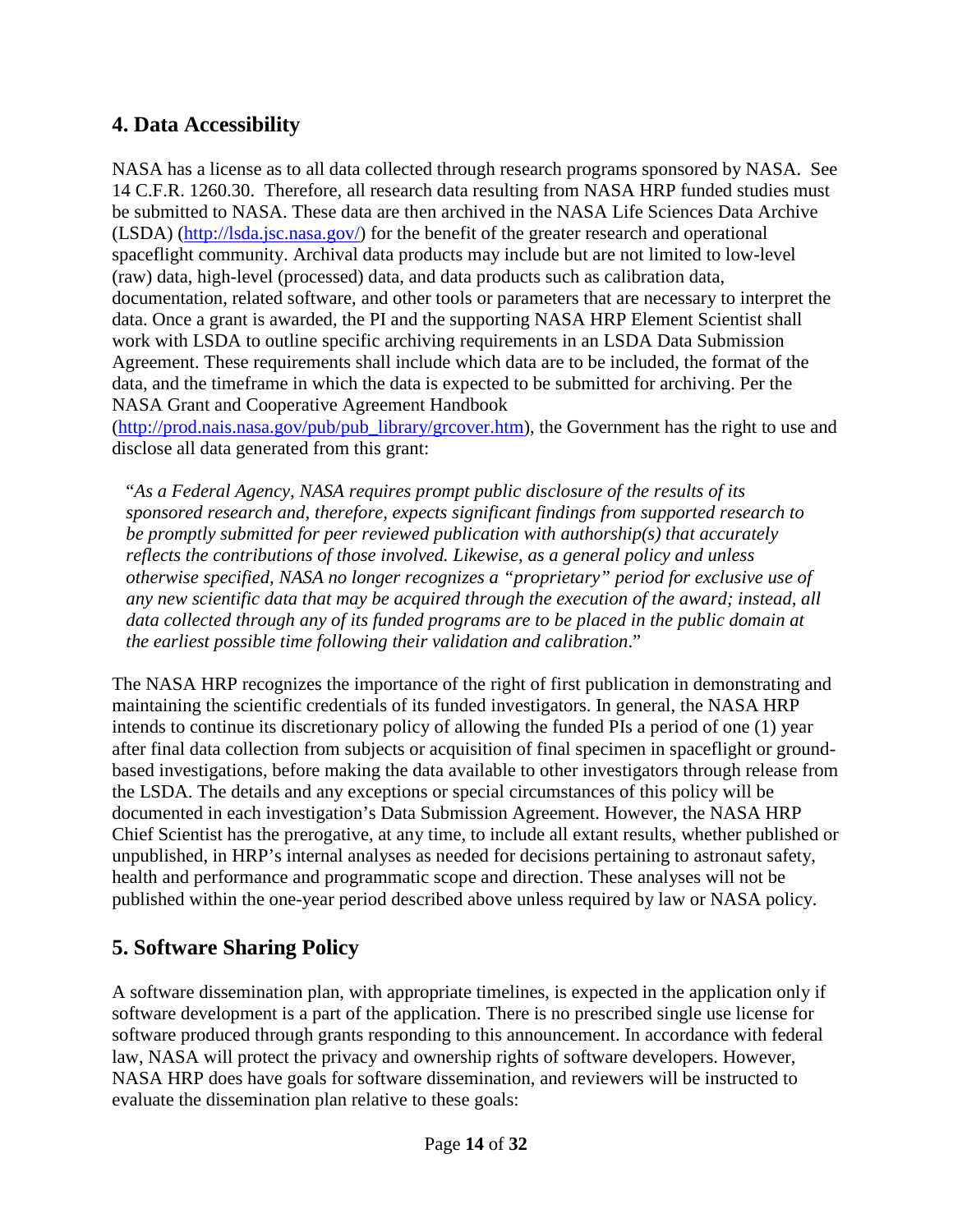- 1. The software should be freely available to biomedical researchers and educators in the nonprofit sector, such as institutions of education, research institutions, and government laboratories.
- 2. The terms of software availability should permit the dissemination and commercialization of enhanced or customized versions of the software, or incorporation of the software or pieces of it into other software packages.
- 3. To preserve utility to the community, the software should be transferable such that another individual or team can continue development in the event that the original investigators are unwilling or unable to do so.
- 4. The terms of software availability should include the ability of researchers to modify the source code and to share modifications with other colleagues. An applicant should take responsibility for creating the original and subsequent "official" versions of a piece of software.
- 5. To further enhance the potential impact of their software, applicants are expected to propose a plan to manage and disseminate the improvements or customizations of their tools and resources by others. This proposal may include a plan to incorporate the enhancements into the "official" core software, may involve the creation of an infrastructure for plug-ins, or may describe some other solution.

The plan for software sharing will be evaluated during peer review together with any other resource sharing plans.

The adequacy of the software sharing plans will be considered by NASA when making recommendations about funding applications as appropriate. In making such considerations, prior to funding, NASA may negotiate modifications of software sharing plans with the PI. Any software dissemination plans represent a commitment by the institution (and its subcontractors as applicable) to support and abide by the plan.

## <span id="page-14-0"></span>**6. Other Considerations**

#### **Required Travel**

The proposal must include travel costs for the following: Annual NASA Human Research Program Investigators' Workshop. All NASA and NSBRI PIs are required to attend this workshop usually scheduled for February of each year in the vicinity of Houston, Texas.

#### **Optional Travel**

- Visits to NASA JSC.
- Presentation at a professional society meeting (highly desirable).

# <span id="page-14-1"></span>**E. Proposal Information**

## <span id="page-14-2"></span>**1. Types of Proposals: Ground-Based, Analog Definition, Flight Definition**

Proposals selected for support through this NRA will be designated as either: 1) ground-based, 2) analog definition, or 3) flight definition. Analog facilities, including NASA bed rest facilities at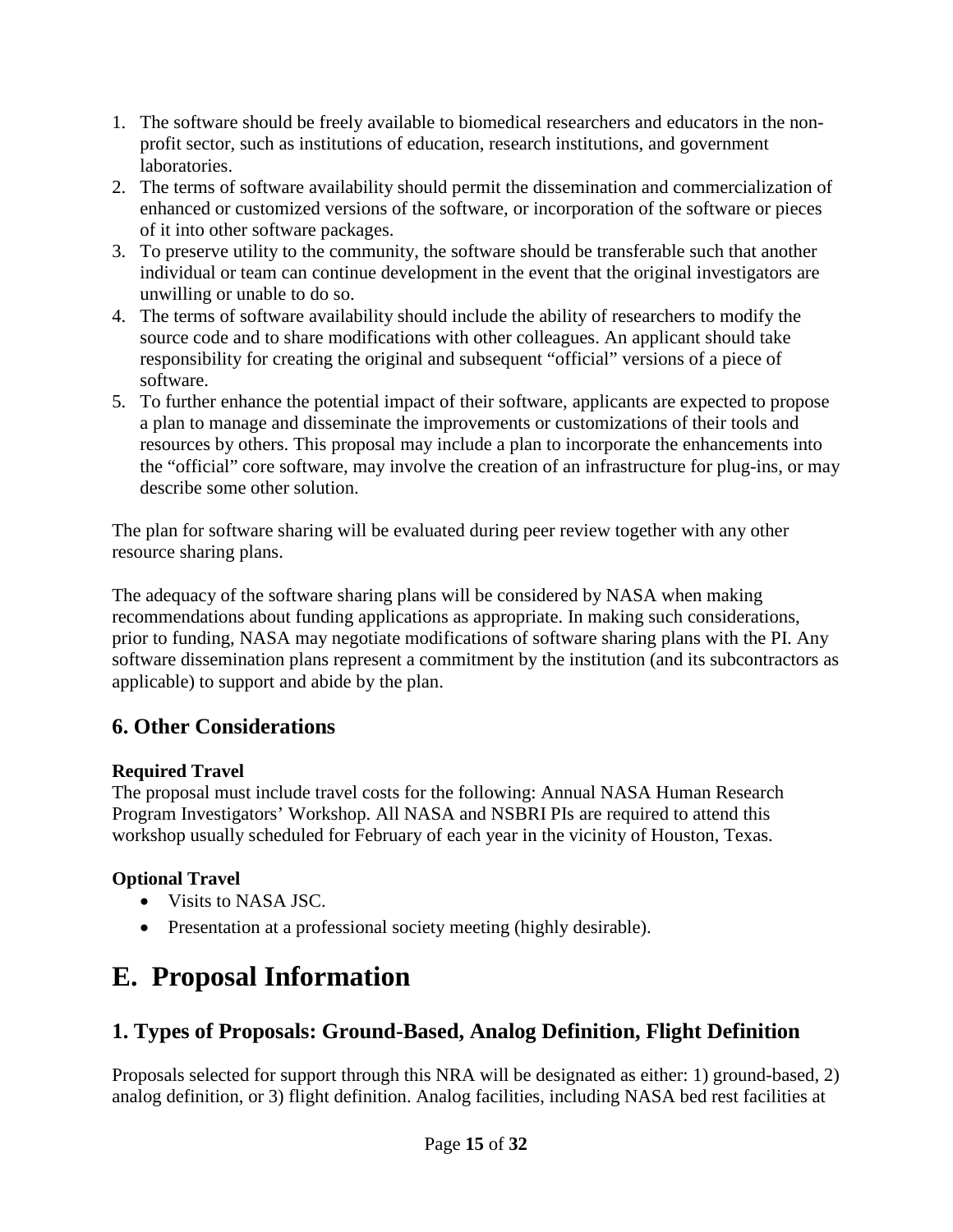the University of Texas Medical Branch (UTMB) at Galveston, TX and flight resources are limited. Commitment by NASA to proceed from analog definition or flight definition to the execution phase will be made only after additional engineering and feasibility assessments have been performed.

**Proposals that use appropriate non-human experimental models will be considered if the proposer can demonstrate that the approach will accelerate the achievement of one or more of the three program goals enumerated in section [B.3](#page-5-0) of the HERO Overview, or enable the achievement of one of the goals entirely without the use of human subjects.**

### <span id="page-15-0"></span>**a. Ground-Based**

Investigations that do not propose to use analog facilities or to conduct flight studies are referred to as ground-based proposals in this solicitation. Investigators offered support for a ground-based study addressing topics in Section II or Section III of this solicitation will normally be expected to provide results useful to NASA after no more than three years for NASA and NSBRI awards. If additional research is necessary to obtain results, the investigator will be required to submit a new proposal for competitive renewal after no more than three years of support from a NASA or NSBRI award. Such follow-on proposals may be ground-based (with or without use of analog facilities) or flight-based.

## <span id="page-15-1"></span>**b. Analog Definition**

Proposals that propose to use analog facilities, but not flight resources, are referred to as analog definition proposals in this solicitation. Analog definition investigations must represent mature studies strongly anchored in previous ground-based research or previous analog research and must be thoroughly justified.

Additional information for analog definition proposals will be collected through an Analog Study Resource Worksheet as part of the proposal upload. This worksheet is required for a complete Step-2 proposal. It is very important that this information be clear and accurate as it will be used to determine the feasibility of implementing the experiment. Examples of such information for a bed rest study are: preferred duration and bed rest orientation (six-degree head-down tilt, horizontal, etc.) number of subjects required for appropriate power analyses, age of subjects, gender composition of sample, physical characteristics of subjects.

Selected proposals will enter a definition period usually lasting between three to 12 months, depending on the complexity of the experiment. During this definition period the detailed experiment requirements of the proposal and implementation approaches and options are prepared in cooperation with an assigned representative from the HRP. In addition, where appropriate, NASA and the NSBRI reserve the right to form teams of investigators whose experiments have compatible requirements for human subjects, specimens, operations, data, and treatment and sharing of biological samples. A selected investigator who becomes a member of a research team will be required to work with other team members to develop an integrated set of objectives that can be met within fiscal and analog resource constraints. Development of this integrated approach may result in modification, transfer, or deletion of some objectives put forth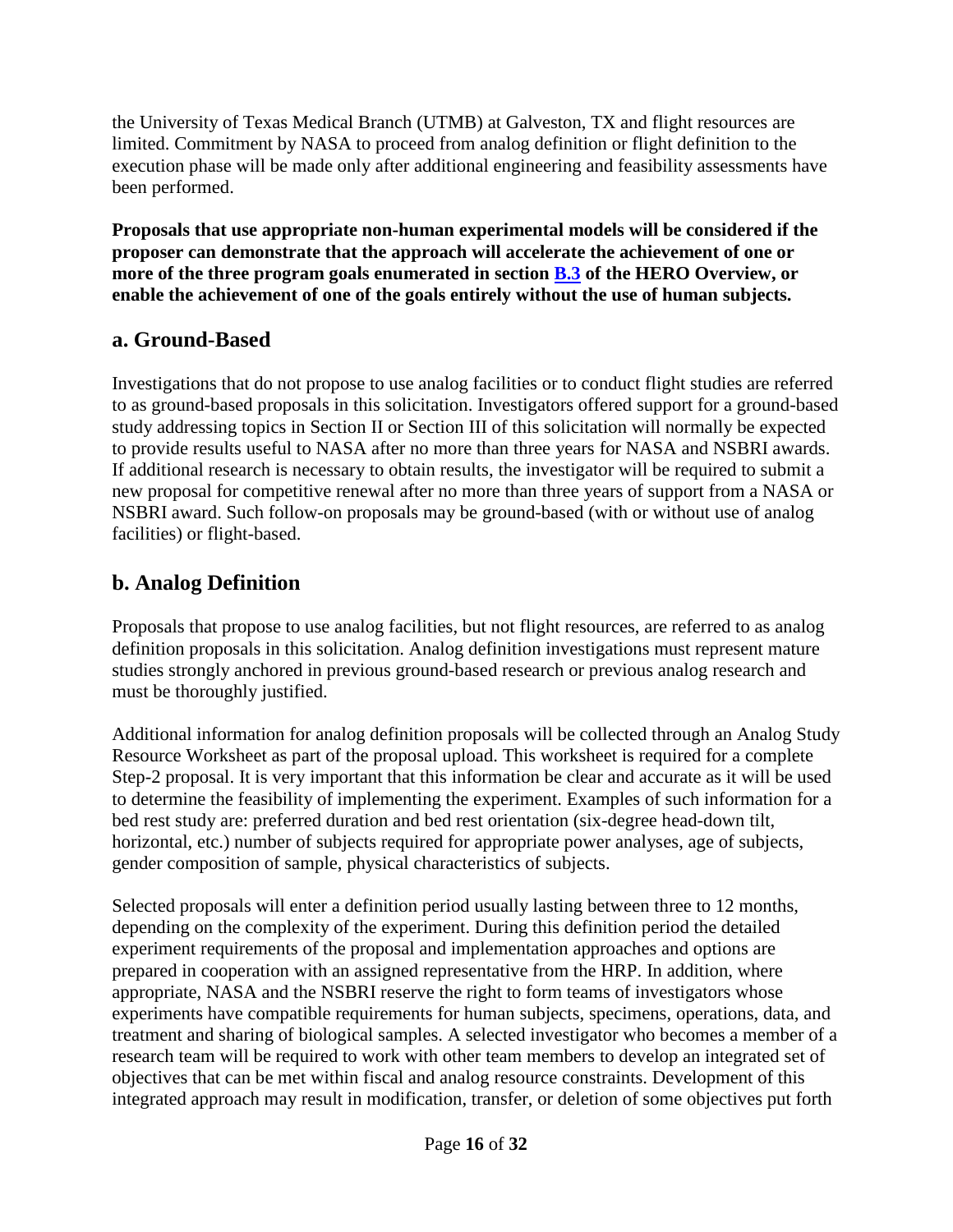in an individual proposal. Specifics associated with the definition period will be addressed with the investigator at the time of selection.

Selection for definition neither assures an analog study, nor continued funding beyond the definition period. Investigations selected for analog experiment definition must successfully complete subsequent development steps to be considered for an analog assignment. NASA and NSBRI do not guarantee that any investigation selected for definition will advance to analog experiment status. Commitment by NASA and the NSBRI to proceed from analog definition to the execution phase of an analog experiment will be made only after several additional engineering and scientific reviews and project milestones have established the feasibility and continued relevance of the proposed experiment.

Analog experiments will also be reviewed periodically for continued relevance, availability of analog opportunities and implementation feasibility. These reviews may result in a decision by the Selection Official to discontinue an analog experiment before its implementation or completion.

## <span id="page-16-0"></span>**c. Flight Definition**

Any proposal, either NASA or the NSBRI, which proposes to use NASA flight resources, is referred to as flight definition proposals in this solicitation. Flight definition investigations must represent mature studies strongly anchored in previous ground-based research or previous flight research and must be thoroughly justified. Two types of flight experiments are germane for this solicitation:

- 1. Research performed on long duration human subjects prior to and on return from space; and
- 2. On-orbit experiments that can be implemented on the ISS.

Additional information for flight definition proposals will be collected through a Flight Experiment Resource Worksheet as part of the proposal upload. This worksheet is required for a complete Step-2 proposal. The information requested includes number of subjects, pre/in/postflight testing and crew time requirements, flight hardware requirements, cold stowage requirements, etc. It is very important that this information be clear and accurate, as it will be used to determine the feasibility of implementing the experiment.

Selected proposals will enter a definition period usually requiring six to twelve months. During this definition period the detailed experiment requirements of the proposal and implementation approaches and options are prepared in cooperation with an assigned representative from the HRP. In addition, where appropriate, NASA reserves the right to form teams of investigators whose experiments have compatible requirements for human subjects, specimens, operations, data, and treatment and sharing of biological samples. A selected investigator who becomes a member of a research team will be required to work with other team members to develop an integrated set of objectives that can be met within fiscal and flight resource constraints. Development of this integrated approach may result in modification, transfer, or deletion of some objectives put forth in an individual proposal. Specifics associated with the definition period will be addressed with the investigator at the time of selection.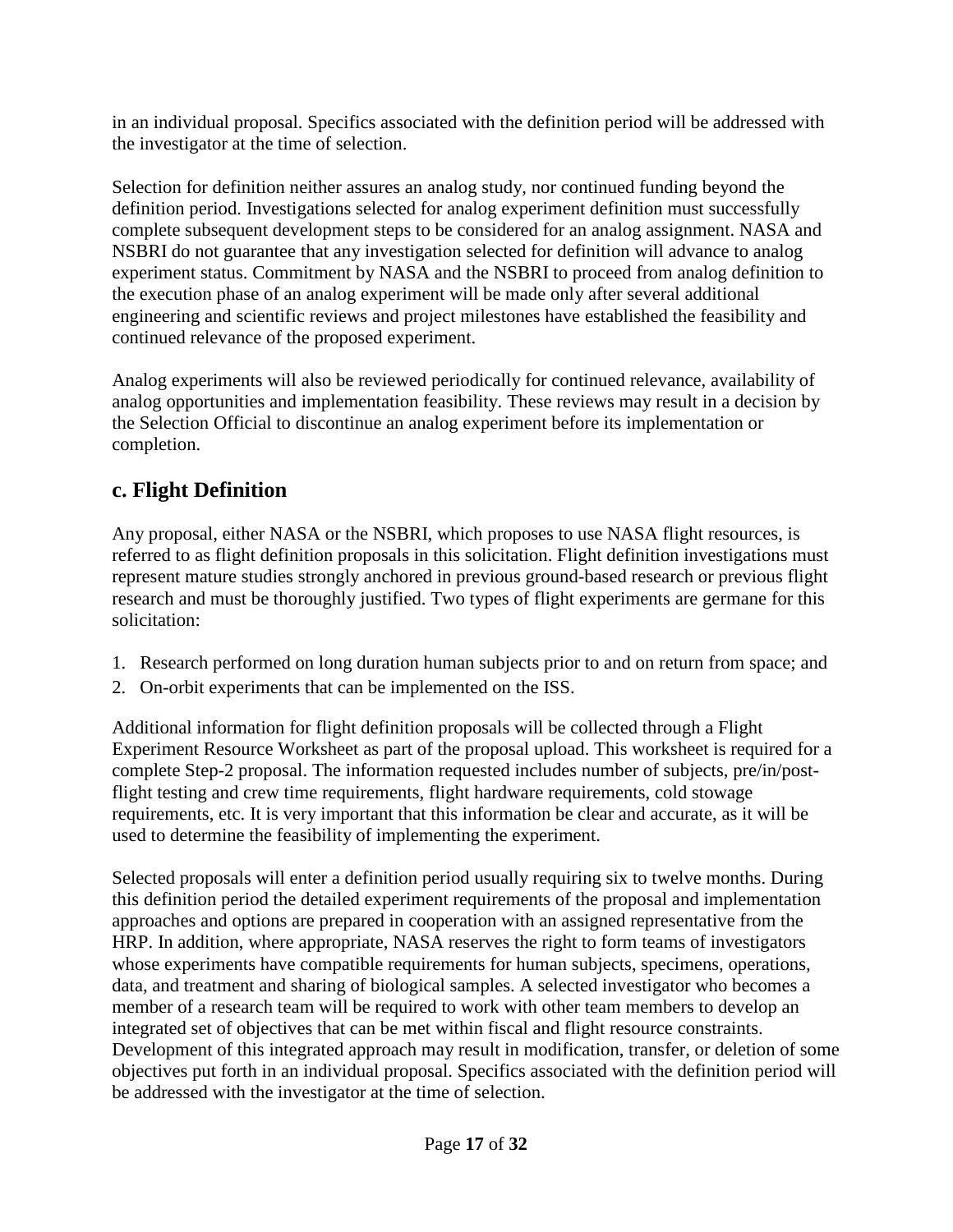Selection for definition neither assures a flight opportunity, nor continued funding beyond the definition period. Investigations selected for flight experiment definition must successfully complete subsequent development steps to be considered for a flight assignment. NASA and the NSBRI do not guarantee that any investigation selected for definition will advance to flight experiment status. Commitment by NASA to proceed from flight definition to the execution phase of a flight experiment will be made only after several additional engineering and scientific reviews, and project milestones have established the feasibility of the proposed experiment.

Once an experiment is selected for flight implementation, it will be also reviewed periodically for availability of flight opportunities and implementation feasibility. These reviews may result in a decision by the Selection Official to discontinue a flight experiment before its implementation or completion.

Proposals must be compatible with the operational constraints and capabilities of the spaceflight environment, as well as the Soyuz landings. There are certain human life sciences experimental requirements that, while not impossible to perform, are difficult to implement. Investigators should consider these limitations when developing their experiment protocols, knowing that technical feasibility is an important part of the overall assessment. The Flight Experiment Resources Worksheet

[\(http://www.nasa.gov/exploration/humanresearch/research\\_info/overview/SMO\\_NRA\\_info\\_deta](http://www.nasa.gov/exploration/humanresearch/research_info/overview/SMO_NRA_info_detail.html) [il.html\)](http://www.nasa.gov/exploration/humanresearch/research_info/overview/SMO_NRA_info_detail.html) specifically addresses several of these requirements, and investigators should fill this out carefully and thoroughly in order for technical reviewers to better understand the experiment's requirements.

Those requirements that may be difficult to accommodate include:

- 1. Any new flight hardware required. The extent of how difficult this development will be is dependent on how much design and development is required for custom made equipment and how extensive off the shelf equipment will have to be modified.
- 2. Return of hardware for refurbishment or data retrieval. Down mass resources will be protected for critical science samples; data should be planned to be downlinked and hardware will likely be discarded.
- 3. Requirements for cold stowage that exceed the capabilities of the equipment identified on the cold stowage website. Experiment unique refrigerators or freezers will not be developed.
- 4. Studies requiring more than twelve subjects.
- 5. Studies requiring overly invasive or complicated procedures that may hinder crew consent.
- 6. Total pre-flight Baseline Data Collection (BDC) requirements of more than 10 hours per subject.
- 7. Single BDC sessions requiring more than two hours per subject.
- 8. More than two hours of BDC per subject required within three months of launch.
- 9. BDC testing requirements within two months of launch.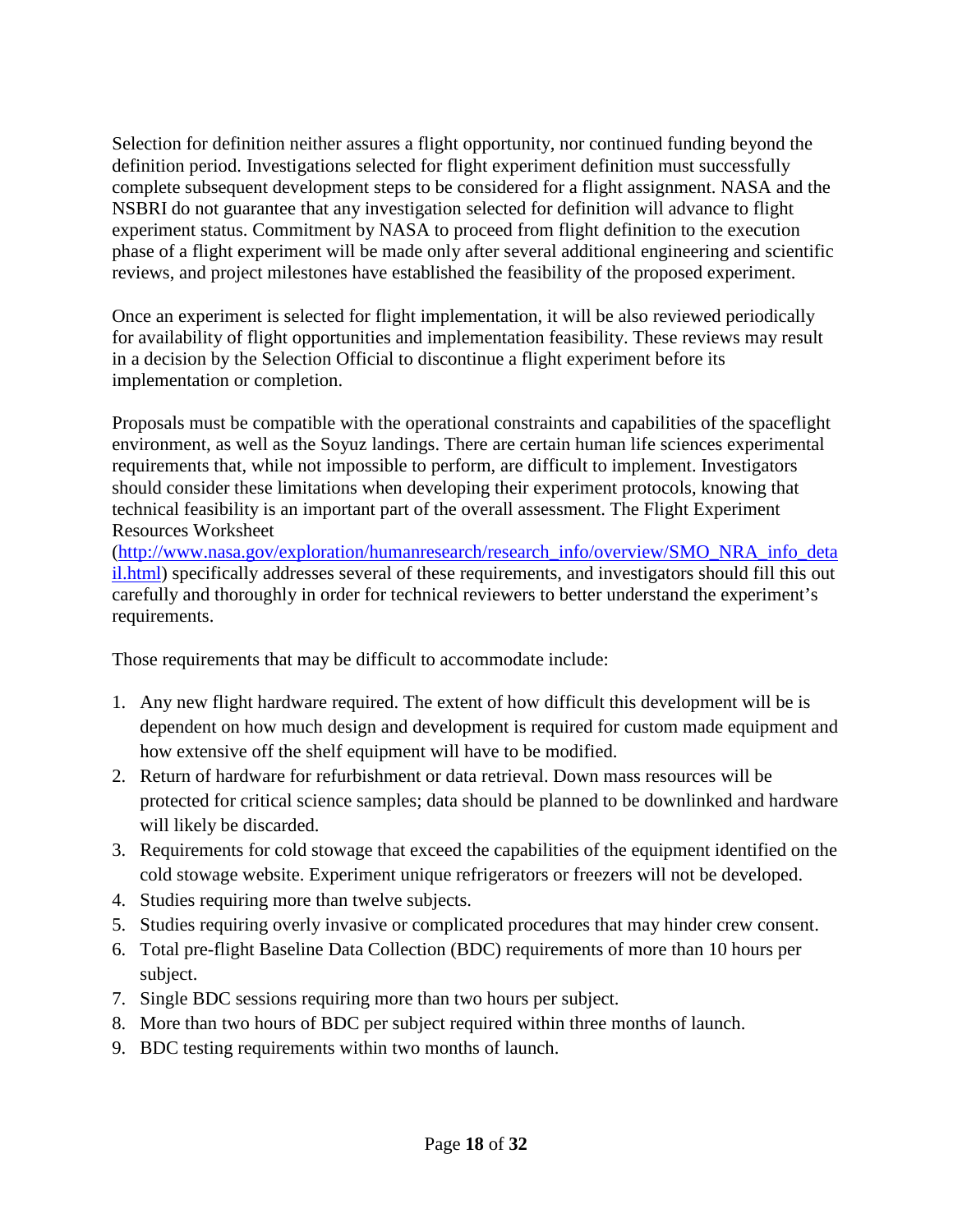- 10. In-flight procedures that require a high degree of proficiency and training prior to crewmember launch (e.g. requires more than three, two-hour sessions for one unique procedure or skill; requires refresher session within 60 days of launch).
- 11. Two or more hours of testing required per subject within the first three days of landing.
- 12. More than three hours of total testing per subject in the first week post-flight.
- 13. Strenuous or provocative sessions on R+0 or R+1. Any activity that could be considered strenuous or provocative for a healthy normal subject may not be feasible for crewmembers in this time frame.
- 14. Complicated in-flight sessions before the second week in-flight (e.g. requires set-up of multiple pieces of equipment, followed by testing session of more than an hour; sessions that require privatized voice or video).
- 15. More than five complicated in-flight sessions involving multiple pieces of equipment. (e.g., requires set-up of multiple pieces of equipment, followed by testing of more than two to three hours, requires extensive privatized resources).
- 16. A single session with one crewmember requiring four hours in one day.
- 17. Crew activity that must be performed daily or more than once a week.
- 18. Very precise or inflexible timing requirements for sessions (e.g., +/- window for testing of less than one week, multiple timed blood draws, sessions that are linked to other crew activities like eating, Extravehicular Activity (EVA), etc.). Note that occasional fasting data collections upon crew wake up are not difficult to implement.
- 19. Extended, continuous activities over multiple days that could interfere with other operations.

The HRP Flight Experiment Information Package

[\(http://www.nasa.gov/exploration/humanresearch/research\\_info/overview/SMO\\_NRA\\_info\\_deta](http://www.nasa.gov/exploration/humanresearch/research_info/overview/SMO_NRA_info_detail.html) [il.html\)](http://www.nasa.gov/exploration/humanresearch/research_info/overview/SMO_NRA_info_detail.html) provides detailed information on these constraints as well as a description of the unique aspects of the evaluation and selection process for flight experiments. Proposals that require spaceflight equipment, facilities, or other resources not identified in this NRA or in the accompanying HRP Flight Experiment Information Package will have a lower priority for selection.

## <span id="page-18-0"></span>**2. Types of Research Products**

The three types of objectives listed in section **B**.3 of this document give rise to three types of research products. If applicable for the specific research topic, proposers will identify, through answers to questions prompted by NSPIRES, which of the three types of research products best characterizes the proposed research:

- 1. For the quantification of a crew health and performance risk objective, the research product should define the likelihood or the consequence of a risk more completely. Such proposals must specify how much the uncertainty in the likelihood or the consequence of the risk is anticipated to be reduced by the proposed research.
- 2. For the countermeasure development objective, the research product should be a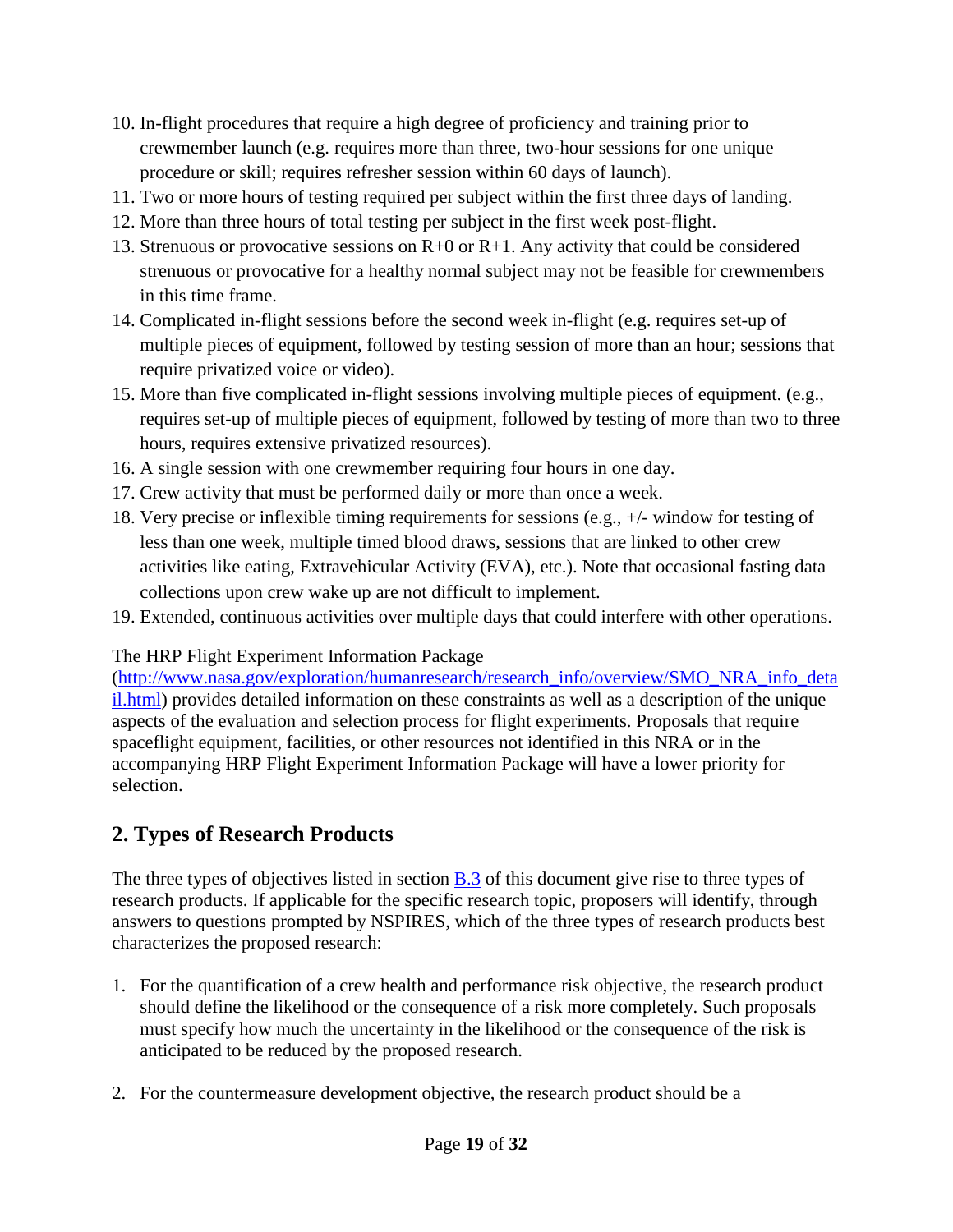countermeasure to mitigate a risk, or reduce the impact of a risk factor, or reduce the resources required to mitigate a risk. Such proposals must specify the Countermeasure Readiness Level (CRL) at the beginning of the proposed work and the anticipated CRL at the conclusion of the proposed work.

3. For technology development objective, the research product should be a technology to mitigate a risk, reduce the impact of a risk factor, or better define a risk or risk factor. Such proposals must specify the Technology Readiness Levels (TRL) at the beginning of the proposed work and the anticipated TRL at the completion of the proposed work.

### <span id="page-19-0"></span>**a. Countermeasure Readiness Level**

A countermeasure is any means or procedural strategy that prevents or reduces the negative effects on crew health or performance or facilitates recovery upon return to Earth. The astronaut corps is diverse, comprised of men and women 30-60 years of age and of various ethnic backgrounds. Countermeasures should be robust enough to be efficacious across this population, but also be flexible enough to be tailored for individual specificity.



#### **Figure 1. Countermeasure Readiness Levels**

NASA has developed a scale to allow it to define, assess, and quantify the level of "countermeasure readiness." The use of this scale allows Program Managers to determine and describe how each funded research project fits into the countermeasure development "pipeline"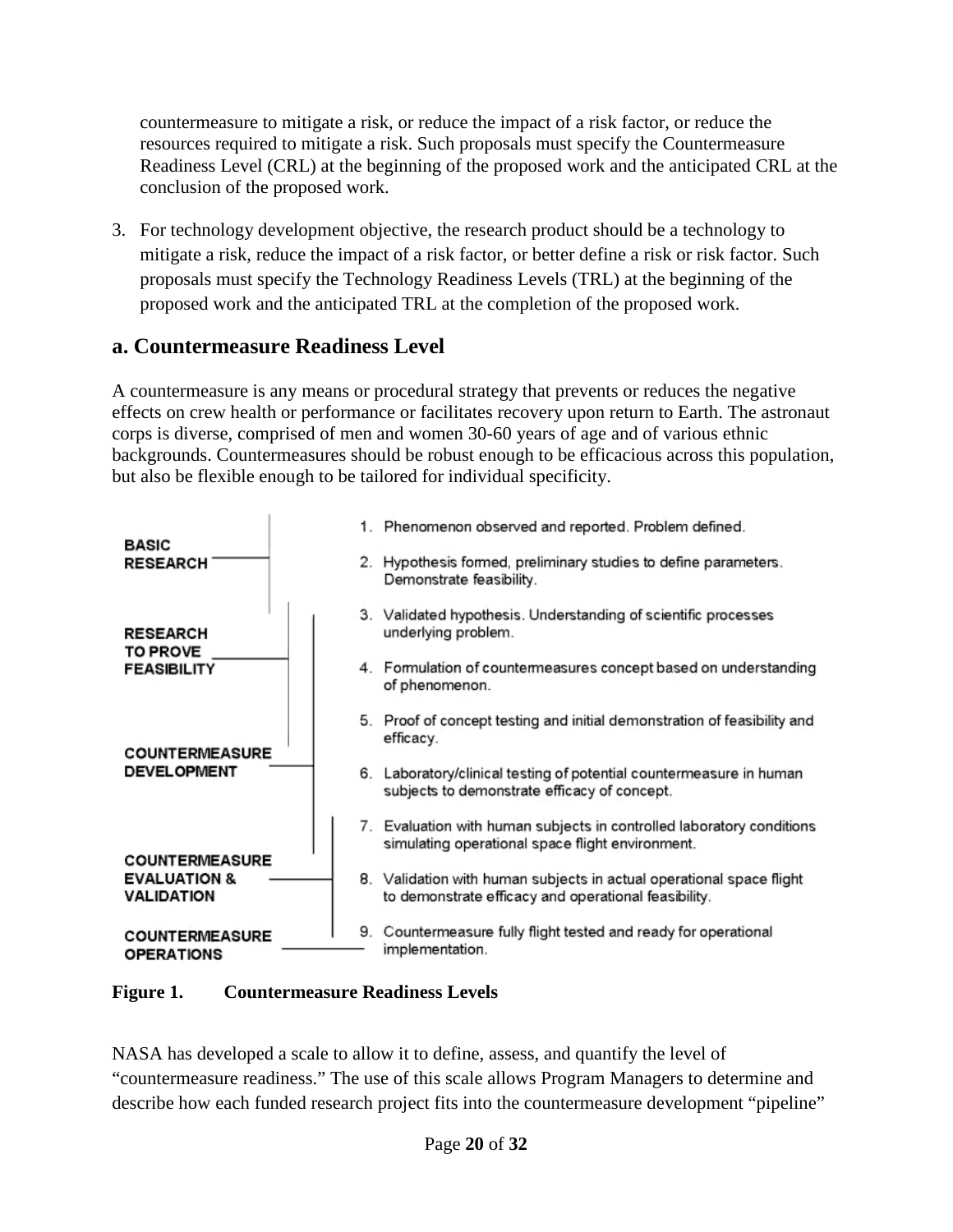and to monitor progress in countermeasure development. Each investigator must examine and understand the CRL scale and specify in the proposal the CRL that will result from the funding and conduct of their proposed research. Figure 1 illustrates the CRL scale, which describes the level of scientific maturity of research ranging from the fundamental studies that suggest potential countermeasures to studies that allow the systematic evaluation and validation of countermeasures prior to operational implementation.

## <span id="page-20-0"></span>**b. Technology Readiness Level**

Within NASA strategy, nine TRLs have been defined, ranging from the basic physical principles to a "flight-proven" system. The figure below provides these definitions. Typically, the goal is to take technology to TRL 6 after which it can be picked up and used in an exploration mission. Each investigator must examine and understand the TRL scale and specify in the proposal the TRL that will result from the funding and conduct of their proposed research. Figure 2 illustrates the TRL scale.



#### **Figure 2. Technology Readiness Levels**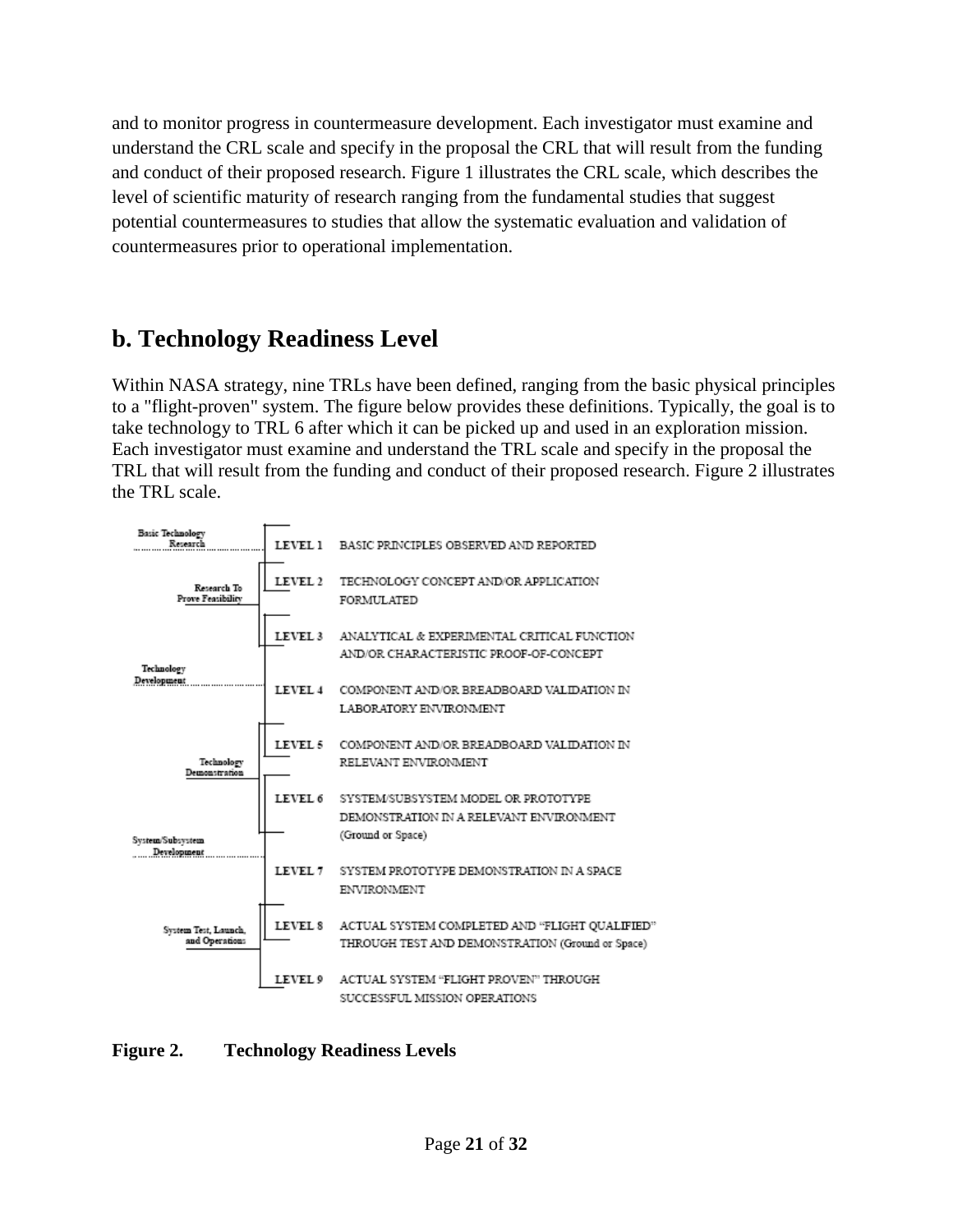# <span id="page-21-0"></span>**F. Proposal Review Information**

## <span id="page-21-1"></span>**1. Evaluation Criteria**

Evaluation by peers of the proposing personnel will be used to assess each proposal's intrinsic scientific and technical merit, its relevance to NASA's stated objectives, and its cost realism. See Appendix C.2 of the *NASA Guidebook for Proposers* for further discussion of these criteria and their relative weights. The evaluation criteria include factors evaluated by peer reviewers, as well as programmatic factors evaluated by NASA program personnel. Note the following specific points:

- The solicited research response areas may give specific factors, based on the solicited research objectives, which will be considered when evaluating a proposal's science and/or technical merits and/or its relevance to program objectives.
- Relevance will be judged in part by the proposal's focus on specific strategic and science objectives for that HERO solicited research response area, as given in the call. This focus on relevance to the call, rather than NASA's broader goals, supersedes any instructions in the *Guidebook for Proposers.*
- Cost data for U.S. proposals will be evaluated both by peer review (for cost realism and cost reasonableness) and by NASA program personnel (for total cost and comparison to available funds). Proposers must follow the budget requirements in Section 2.3.10 of the *NASA Guidebook for Proposer*. In evaluating the cost reasonableness of the proposals, reviewers will assess whether the proposed level of effort (i.e., labor Full Time Equivalents (FTE)) and the proposed other direct costs (i.e., supplies, equipment, travel) are commensurate with those required to accomplish the goals of the investigation.
- Neither the existence of proposed voluntary cost sharing nor the lack thereof, or the magnitude of such cost sharing will be used as evaluation criteria or as a precondition for award. If voluntary cost sharing is proposed, the proposer should describe, in detail, any proposed cost sharing arrangements.

## <span id="page-21-2"></span>**2. Review and Selection Processes**

Review of proposals submitted to this NRA will be consistent with the general policies and provisions given in Sections C.1 through C.4 of Appendix C of the *NASA Guidebook for Proposers*, and selection procedures will be consistent with the provisions of Section C.5 of that document. For some solicited research response areas, the desire to achieve a balance of efforts across the solicited program objectives may play a role in the selections, taking into account not only the new proposals of merit that are suitable for selection, but also those that seek an extension of activities initiated through previous but now concluded selections, i.e., "successor" proposals.

Unless otherwise specified, the HRP Manager (or his/her delegate) is the Selection Official for NASA Appendices. Unless otherwise specified, the NSBRI Director (or his/her delegate) is the Selection Official for NSBRI Appendices.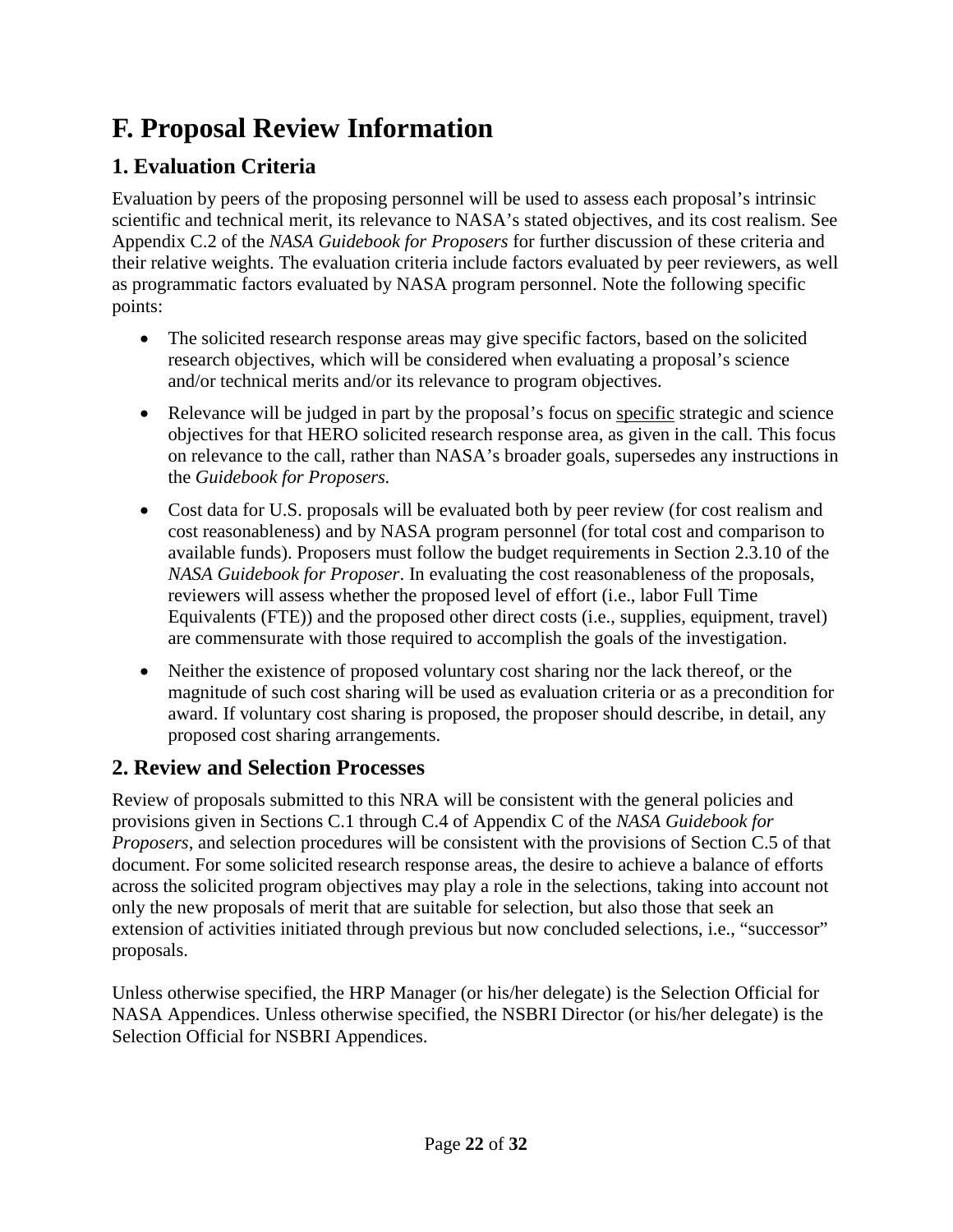## <span id="page-22-0"></span>**3. Selection Announcement and Award Dates**

NASA's goal is to announce selections within 150 days of the final proposal due date. In order to announce selection decisions as soon as is practical, even in the presence of budget uncertainties, the Selection Official may decide to defer selection decisions on some proposals while making selection decisions on others. If a Selection Official uses this option, then proposals will be selected, not selected, or not selected at this time. Proposals that are not selected at this time will be considered for a supplemental selection when circumstances allow. All proposers whose proposals are not selected at this time will eventually be notified whether their proposal is selected through a supplemental selection or is no longer being considered for a supplemental selection. Proposers will be notified via NSPIRES and offered a debriefing consistent with the policy in Section C.6 of the *NASA Guidebook for Proposers*.

## <span id="page-22-1"></span>**4. Ombudsman**

A NASA ombudsman has been appointed to hear and facilitate the resolution of concerns from proposers during the pre-award and post-award phases of this solicitation. When requested, the ombudsman will maintain strict confidentiality as to the source of the concern. The existence of the ombudsman is not to diminish the authority of the selecting official. Further, the ombudsman does not participate in the evaluation of the proposals, source selection process, or the adjudication of formal disputes. Therefore, before consulting with an ombudsman, interested parties must first address their concerns, issues, disagreements, and/or recommendations to the contracting officer for resolution.

If resolution cannot be made by the contracting officer, interested parties may contact the installation ombudsman, Perri Fox, 2101 NASA Parkway, Houston, TX, 77058, 281-483-3157, E-mail [perri.e.fox@nasa.gov.](mailto:perri.e.fox@nasa.gov) Concerns, issues, disagreements, and recommendations which cannot be resolved a the installation level may be referred to the NASA ombudsman, Ron Poussard, Director of the Contract Management Division, at 202-358-0445, fax 202-358-3083, E-mail [agency-procurementombudsman@nasa.gov.](mailto:agency-procurementombudsman@nasa.gov) Please do not contact the ombudsman to request copies of the solicitation, verify due date, or clarify technical requirements. Such inquiries shall be directed to the contacting officer as specified in Section H of this document.

# <span id="page-22-2"></span>**G. Research Resources**

## <span id="page-22-3"></span>**1. Current Research Portfolios for NASA and NSBRI**

Investigators are encouraged to review summaries of currently funded NASA and NSBRI research by accessing the NASA Task Book

<span id="page-22-4"></span>at [http://taskbook.nasaprs.com/peer\\_review/index.cfm](http://taskbook.nasaprs.com/peer_review/index.cfm) and the NSBRI website at [http://www.nsbri.org/SCIENCE-and-TECHNOLOGY/.](http://www.nsbri.org/SCIENCE-and-TECHNOLOGY/) In order to achieve programmatic balance, specific topics that are currently well represented in the scope of NASA or the NSBRI research may be de-emphasized.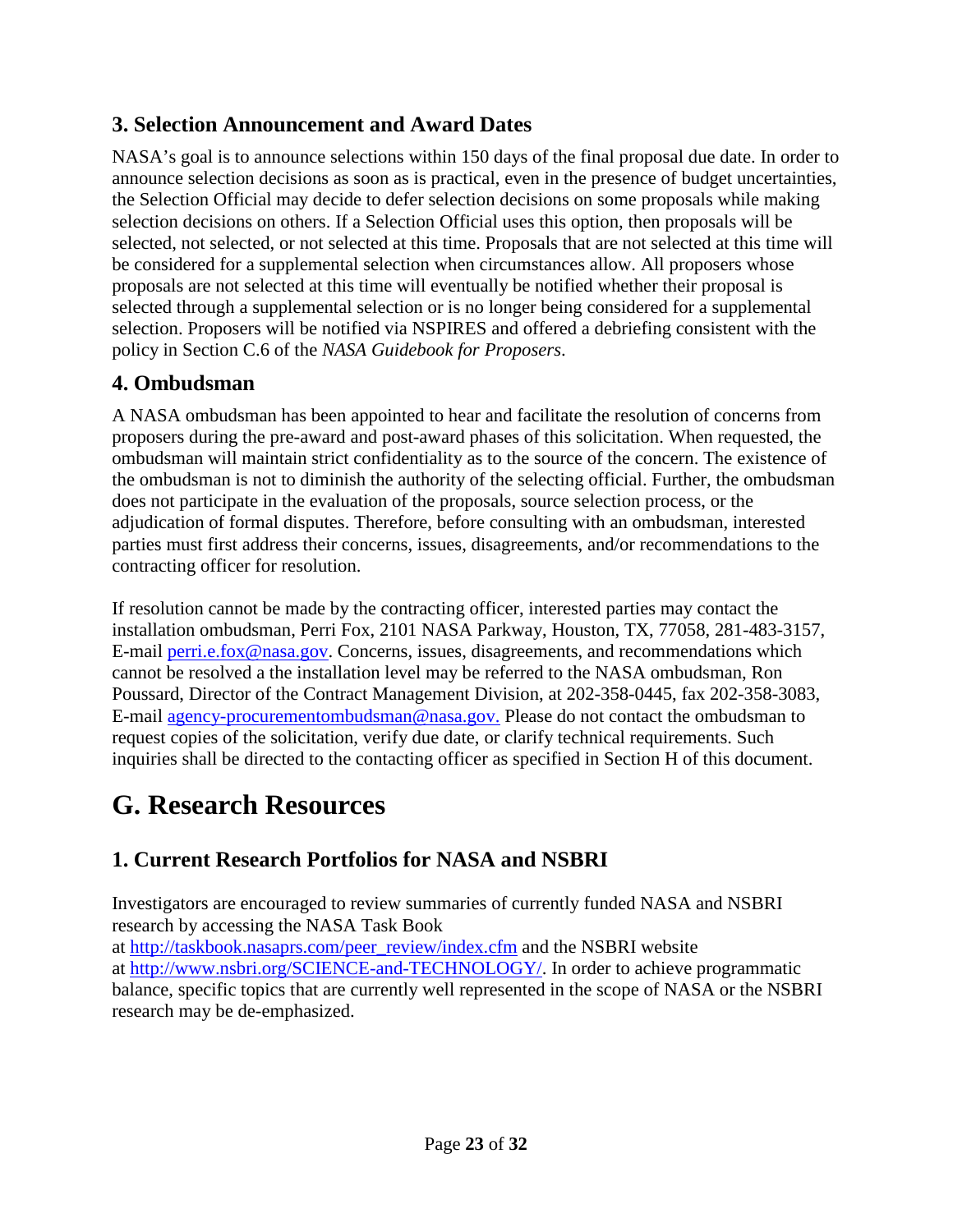#### **2. Biomedical Data Archives**

Access to NASA's human and animal life sciences data can assist the research community in providing a better understanding of the appropriate strategies required to mitigate spaceflightrelated health risks. These archives include data collected on the astronaut corps as part of medical evaluations and research studies. Researchers who are awarded a grant may submit more detailed data requests, including requests for ISSMP, Shuttle, or other retrospective astronaut data. These requests are evaluated on a case-by-case basis and data is preferentially provided in grouped or de-identified format. Please note that identifiable (attributable) human medical and research data are only available with the consent of the astronaut.

#### **Research Data: Life Sciences Data Archive**

The Life Sciences Data Archive (LSDA) [\(http://lsda.jsc.nasa.gov/lsda\\_home.aspx\)](http://lsda.jsc.nasa.gov/lsda_home.aspx) is a publicly accessible archive of data from NASA-funded spaceflight, flight analog and ground-based life sciences research experiments. This searchable database includes human (astronaut and ground test subject), animal and plant studies conducted from 1958 to the present. It contains over 1,500 experiment descriptions, and non-attributable data for many investigations can be downloaded directly from the website.

Additional information on and inquiries about the LSDA data can be made online at:<http://lsda.jsc.nasa.gov/common/dataRequestFAQ.aspx> or by email at [jsc-lsda@mail.nasa.gov](mailto:jsc-lsda@mail.nasa.gov) 

#### **Medical Data: The Lifetime Surveillance of Astronaut Health Project**

The Lifetime Surveillance of Astronaut Health (LSAH) is a proactive occupational surveillance program for the astronaut corps to screen and monitor astronauts for occupational related injury or disease. The LSAH program examines the incidence of acute and chronic morbidity and mortality of astronauts, and defines the risks of morbidity and mortality associated with the occupational exposures encountered by astronauts. Data associated with the LSAH project includes clinical, mission, and occupational health information recorded during each astronaut's career as a NASA astronaut or payload specialist and from annual LSAH examinations after retirement from the astronaut corps.

Information about the medical requirements (MR) for both short-duration and long-duration human spaceflight is available online at<http://lsda.jsc.nasa.gov/docs/MRID/MRIDhome.aspx>

Limitations of the Data: The primary goal for collecting these data is for clinical purposes, rather than for a research study. The data content is driven by crew surgeon need – the data may list outcome (e.g. "normal") rather than a specific value, the data may not always be collected for each crew member, or the data may be taken under different circumstances (e.g. an astronaut returning on a Soyuz may have different types of tests or test dates than an astronaut returning on a Shuttle).

Additional information on and inquiries about the LSAH data can be made online at:<http://lsda.jsc.nasa.gov/common/dataRequestFAQ.aspx> or by email at [jsc-lsah@mail.nasa.gov](mailto:jsc-lsah@mail.nasa.gov)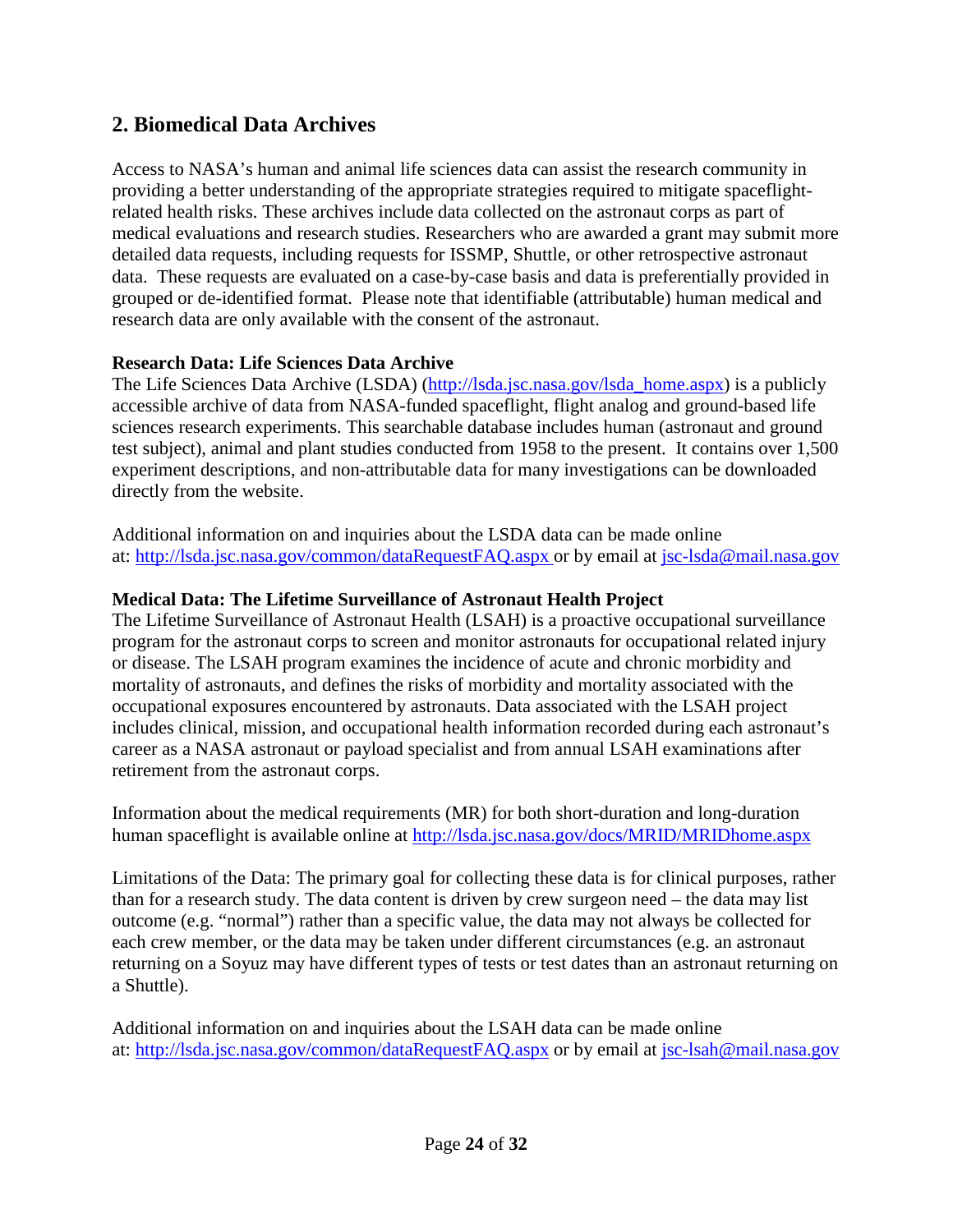### <span id="page-24-0"></span>**3. Bio-specimen Sharing Program**

Animal bio-specimen sharing provides the scientific community with access to NASA's inventory of biological materials from organisms that have flown in space or from related ground control studies. Make inquiries about questions or visit the Frequently Asked Questions about Bio-specimens at<http://lsda.jsc.nasa.gov/common/dataRequestFAQ.aspx>

Search: For specific information regarding which samples are still available, characteristics of each mission from which the samples were obtained, experimental conditions used to obtain and preserve the samples, and protocols (e.g. diet, light/dark cycle, housing, fixation/storage, etc.) visit the LSDA website at [http://lsda.jsc.nasa.gov](http://lsda.jsc.nasa.gov/) 

## <span id="page-24-1"></span>**4. Flight Capabilities**

The HRP Flight Experiment Information Package

[\(http://www.nasa.gov/exploration/humanresearch/research\\_info/overview/SMO\\_NRA\\_info\\_deta](http://www.nasa.gov/exploration/humanresearch/research_info/overview/SMO_NRA_info_detail.html) [il.html\)](http://www.nasa.gov/exploration/humanresearch/research_info/overview/SMO_NRA_info_detail.html) provides detailed information on flight capabilities and constraints as well as a description of the unique aspects of the evaluation and selection process for flight experiments. A comprehensive list of research facilities on board the ISS may be found at [\(http://www.nasa.gov/mission\\_pages/station/research/facilities\\_category.html\)](http://www.nasa.gov/mission_pages/station/research/facilities_category.html).

Proposals that require spaceflight equipment, facilities, or other resources not identified in this NRA or in the accompanying HRP Flight Experiment Information Package will have a lower priority for selection.

### <span id="page-24-2"></span>**5. Radiation Capabilities**

The NSRL at BNL in Upton, New York is an irradiation facility based on BNL Booster Synchrotron beams -- particles from protons to gold with primary energies in the range of 50- 2500 MeV for protons and 50-1100 MeV/nucleon for High Charge and Energy (HZE) particles. NASA plans to operate the NSRL for about 900 hours per year; selection of beam species and energies for experimental periods will be made by NASA officials in consultation with scientists proposing experiments for these beams. Activities at the NSRL are a joint effort of BNL's Collider-Accelerator Department, providing accelerated particle beams; the Biology Department, providing experimental area support; and the Medical Department, which provides animal care facilities and cell laboratories. The NSRL includes irradiation stations, beam controls, and laboratory facilities required for most radiobiological investigations. Additional information concerning NSRL may be found at [http://www.bnl.gov/medical/nasa/nsrl\\_description.asp](http://www.bnl.gov/medical/nasa/nsrl_description.asp)

## <span id="page-24-3"></span>**6. Analog Capabilities**

**Proposers who require the use of any of the analogs listed below (a-h) should fill out the Flight Analogs Project Study Feasibility Assessment Form or Analog Study Resource Worksheet**

**(**[http://www.nasa.gov/exploration/humanresearch/research\\_info/overview/SMO\\_NRA\\_info\\_deta](http://www.nasa.gov/exploration/humanresearch/research_info/overview/SMO_NRA_info_detail.html) [il.html](http://www.nasa.gov/exploration/humanresearch/research_info/overview/SMO_NRA_info_detail.html)**), as appropriate, and include the worksheet as part of their proposal upload**.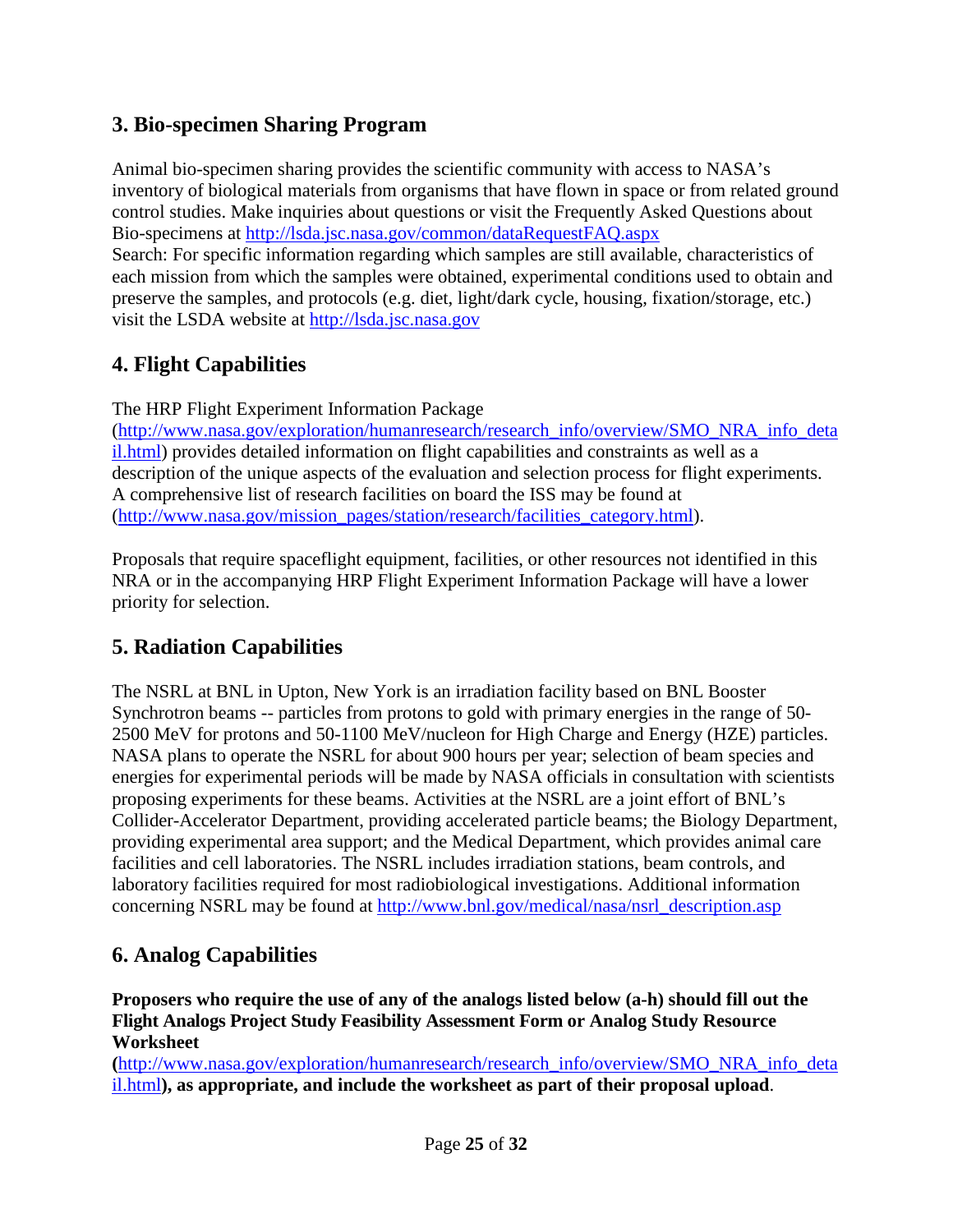#### <span id="page-25-0"></span>**a. Bed Rest Facilities**

#### The HRP Bed Rest Experiment Information Package

[\(http://www.nasa.gov/exploration/humanresearch/research\\_info/overview/SMO\\_NRA\\_info\\_deta](http://www.nasa.gov/exploration/humanresearch/research_info/overview/SMO_NRA_info_detail.html) [il.html\)](http://www.nasa.gov/exploration/humanresearch/research_info/overview/SMO_NRA_info_detail.html) provides detailed information on bed rest capabilities and constraints as well as a description of the standard conditions of bed rest, standard measures of bed rest and services provided to individual investigators. Proposals that require resources beyond those described in the HRP Bed Rest Experiment Information Package (i.e., experiment unique resources) should include adequate budget for those resources.

Regardless of site location, all bed rest investigations must comply with the NASA-defined standard conditions of bed rest unless compelling scientific reasons why this is not possible are described in the proposal.

### <span id="page-25-1"></span>**b. Human Exploration Research Analog**

The HRP Human Exploration Research Analog (HERA) Experiment Information Package posted alongside this NRA provides information on the capabilities of this new exploration research analog. The HERA was acquired by the NASA HRP in 2012. This habitat is located on site at JSC and is housed in building 220.The HERA is a two-story, four-port habitat unit. It is cylindrical with a vertical axis, and connects to a simulated airlock and hygiene module. Currently, the HERA represents an analog for simulation of isolation, confinement and remote conditions of mission exploration scenarios. Studies suitable for this analog may include, but are not limited to, behavioral health and performance assessments, communication and autonomy studies, human factors evaluations and exploration medical capabilities assessments and operations. Proposals that require resources beyond those described in the HRP HERA Experiment Information Package (i.e., experiment unique resources) should include adequate budget for those resources.

#### <span id="page-25-2"></span>**c. Parabolic Aircraft**

NASA's C-9 or subcontracted 727 aircraft can provide up to 40 periods of low-gravity for 25 second intervals each during one flight. The aircraft accommodates a variety of experiments and is often used to refine spaceflight experiment equipment and techniques and to train crewmembers in experiment procedures, thus giving investigators and crewmembers valuable experience working in a weightless environment. The aircraft obtain a low-gravity environment by flying a parabolic trajectory. Gravity levels twice those of normal gravity (1g) occur during the initial and final portions of the trajectory, while the brief pushover at the top of the parabola produces less than one percent of Earth's gravity  $(<10^{-2}$ g). Several experiments, including a combination of attached and free-floated hardware (which can provide effective gravity levels of 10<sup>-3</sup>g for periods up to 10 seconds) can be integrated in a single flight. More detailed information is available in user guides at [http://jsc-aircraft-ops.jsc.nasa.gov/Reduced\\_Gravity/index.html](http://jsc-aircraft-ops.jsc.nasa.gov/Reduced_Gravity/index.html) and by contacting Ms. Wanda Thompson at 281-483-3252 or [wanda.thompson-1@nasa.gov,](mailto:wanda.thompson-1@nasa.gov) or Mr. Dominic Del Rosso at 281-244-9113 or [dominic.l.delrosso@nasa.gov.](mailto:dominic.l.delrosso@nasa.gov)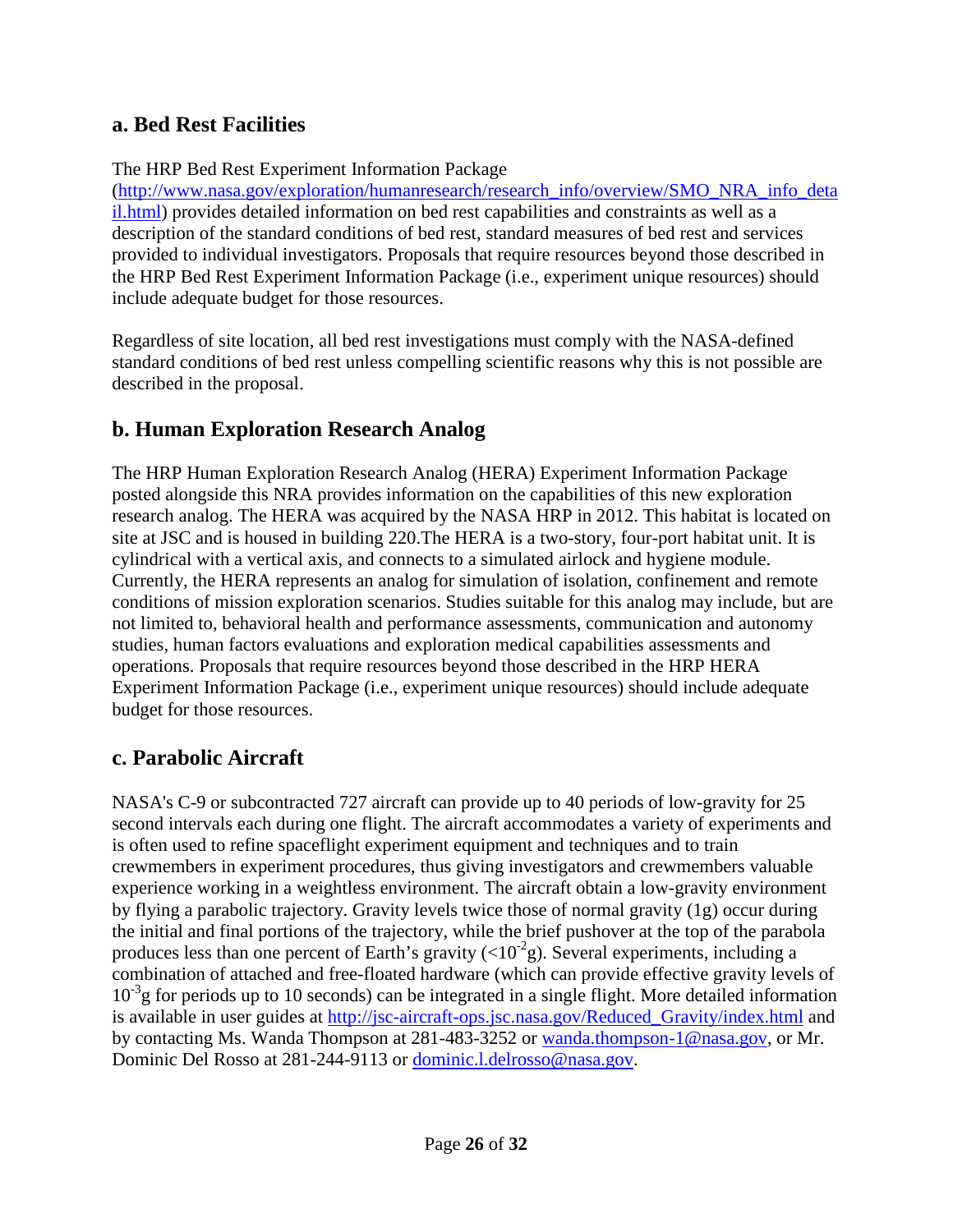## <span id="page-26-0"></span>**d. Suborbital Capabilities**

PLEASE NOTE: NASA is presently not considering human-tended payloads to be flown on suborbital reusable launch vehicles (sRLVs) and there will not be any NASA-sponsored participants on sRLV flights. The payloads to be flown on sRLV flights must either be automated or remotely operated. Remote operation capability should be confirmed with the flight operator.

Suborbital spaceflight opportunities are expected to be available during the lifetime of selected proposals from this solicitation which may provide longer—but still brief—exposure to weightlessness and other spaceflight conditions than parabolic aircraft flights. Suborbital flight opportunities are described at [https://flightopportunities.nasa.gov/.](https://flightopportunities.nasa.gov/)

Reusable suborbital research enables a new generation of science by providing frequent access to a new region of space heretofore unexplored with user-friendly g-loads in a pressurized, temperature-controlled environment and payload accommodation from 1 to 100kg, soda-can sized to human sized. Short-duration flights will permit researchers to access payloads both preand post-flight.

A typical suborbital flight will accelerate briefly using rocket propulsion to achieve high vertical velocity. When above the sensible atmosphere, will follow a typical ballistic arc providing reduced gravity for approximately four minutes, then will decelerate on re-entry into the atmosphere. Landing on Earth may use some or all of winged flight, parachutes or rocket propulsion. Proposals employing suborbital flights must make a strong case that the use of that modality is necessary to meet HRP's objectives of reducing the human risks of space exploration.

## <span id="page-26-1"></span>**e. NASA Extreme Environment Mission Operations**

NASA Extreme Environment Mission Operations (NEEMO) missions are conducted at the Aquarius habitat located southeast of Key Largo, Florida owned by National Oceanic and Atmospheric Administration's National Undersea Research Program and operated by Florida International University. NASA typically participates in one to three missions each year. NEEMO missions typically last seven to 14 days and are conducted from April through November. NEEMO missions are intended to facilitate opportunities for NASA astronauts, scientists, physicians, Mission Control Center personnel and engineers to effectively utilize the Aquarius Underwater Research Facility as an analog for spaceflight, and to develop operations concepts, conduct experiments, perform space-analog tasks and sharpen team and interpersonal skills. Additional information can be found at [http://aquarius.fiu.edu/.](http://aquarius.fiu.edu/)

### <span id="page-26-2"></span>**f. Antarctica**

The United States' Antarctic Program maintains research facilities at McMurdo, Palmer, and South Pole Stations. Researchers believe that Antarctica's remoteness, danger, climate, lighting conditions, terrain, team interactions, and duration of isolation provide an environment on Earth that closely parallels many of the conditions of isolation and stress to be faced on long-duration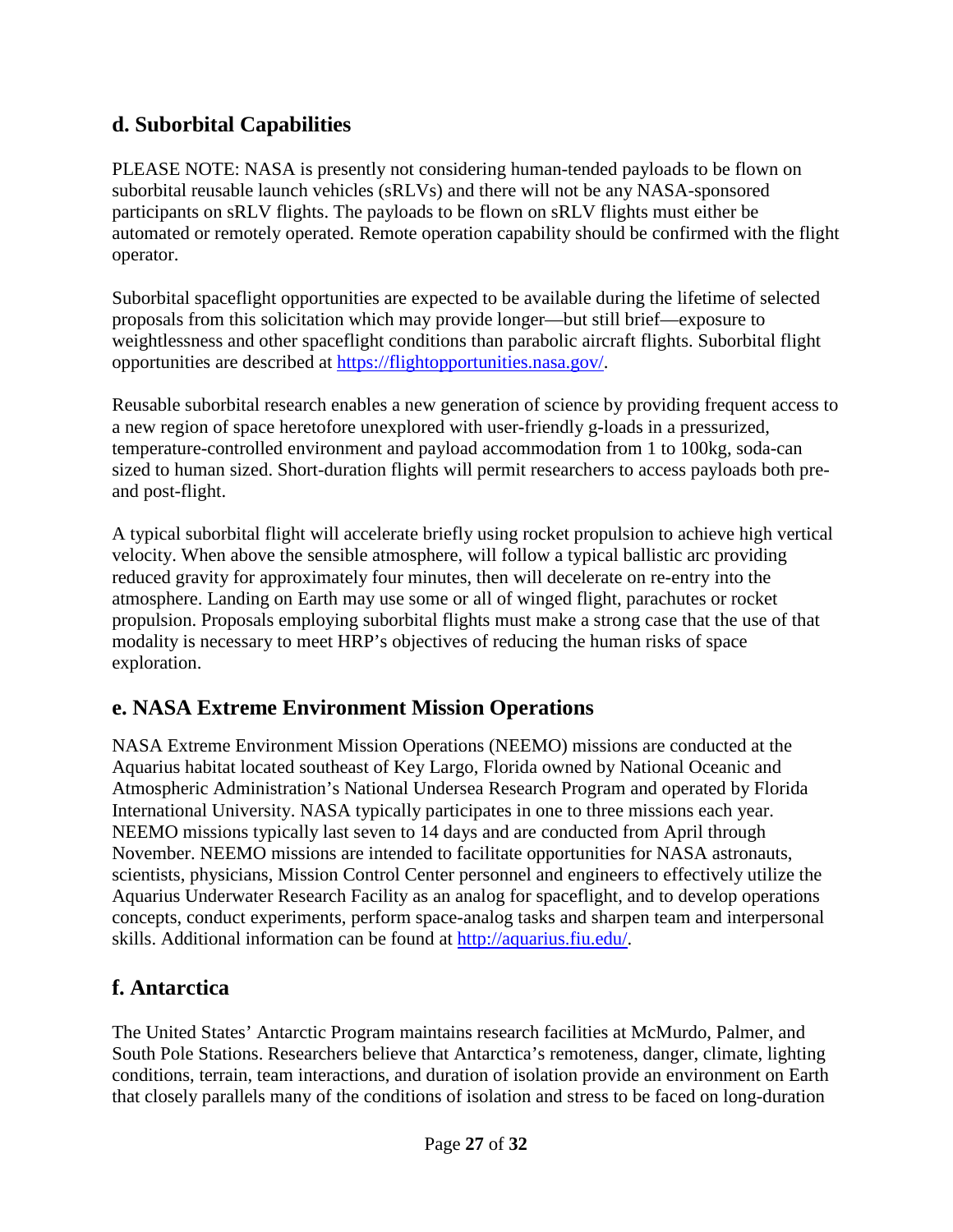human spaceflight missions. Thus, the Antarctic analog will provide a unique and accessible test bed to develop prototype lunar and Mars systems and technologies. Additional information can be found at [http://usap.gov/index.cfm.](http://usap.gov/index.cfm)

## <span id="page-27-0"></span>**g. Exercise Countermeasures Laboratory**

Exercise Countermeasures Laboratory (ECL) at NASA Glenn Research Center (Cleveland, OH) is a ground-based test bed which provides high-fidelity weightlessness, lunar (1/6g) and Martian (1/3g) human-in-the-loop exercise simulations for developing exercise countermeasure devices, equipment, and exercise protocols for spaceflight, and quantifying the physiological demands of performing exercise in shirt-sleeve environment. The enhanced Zero-g Locomotion Simulator (eZLS) exercise platform (e.g., treadmill modality) is mounted to a three degree-of-freedom air bearing table which allows frictionless translation and rotation such that vibration isolation systems and their interactions with the human and the vehicle may be evaluated. The test subjects are suspended in a supine orientation from a motorized system of bungees for weightlessness locomotion simulation, or at the appropriate pitch angle for whole-body partial gravity simulations. A subject load device (SLD) interface provides gravity-replacement loads via Series Bungee System bungees, or a near-constant pneumatic SLD whereby load is proportional to system pressure. Both are used to provide gravity-replacement loads at the desired levels. The current data acquisition user interface is programmed in LabVIEW and is setup to continuously monitor foot forces under treadmill belt, in-line SLD force, accelerations, displacements, heart rate, and treadmill speed. The laboratory uses a BTS Bioengineering motion capture system (SMART-DX500) to analyze human movement, either while in the eZLS or on the ground. Test protocols are conducted under approval of the JSC Committee for the Protection of Human Subjects, and the PI's host institution Institutional Review Board (IRB). Medical monitoring is provided at Level 3 [\(http://irb.nasa.gov\)](http://irb.nasa.gov/). Recent test protocols include a treadmill harness comfort study, a vibration isolation system dynamic characterization study for the Passive Rack Isolation System for the International Space Station (ISS) T2 Treadmill, and kinematic and electromyographic study comparing gait parameters and muscle-activation patterns in the eZLS and in parabolic flight during treadmill running, and development of wireless biometric sensors that have been also evaluated in parabolic flight.

More detailed information is provided

at <http://spaceflightsystems.grc.nasa.gov/Advanced/HumanResearch/Exercise/> and by contacting Gail Perusek at [Gail.P.Perusek@nasa.gov.](mailto:Gail.P.Perusek@nasa.gov)

# <span id="page-27-1"></span>**H. Bibliography**

The **Human Research Program, Program Requirements Document** is available online at: [http://www.nasa.gov/pdf/579466main\\_Human-Research-Program-Requirements.pdf](http://www.nasa.gov/pdf/579466main_Human-Research-Program-Requirements.pdf)

The **Human Research Program, Human Research Roadmap** is available online at: [http://humanresearchroadmap.nasa.gov](http://humanresearchroadmap.nasa.gov/)

The **Human Research Program Evidence Book** is available online at: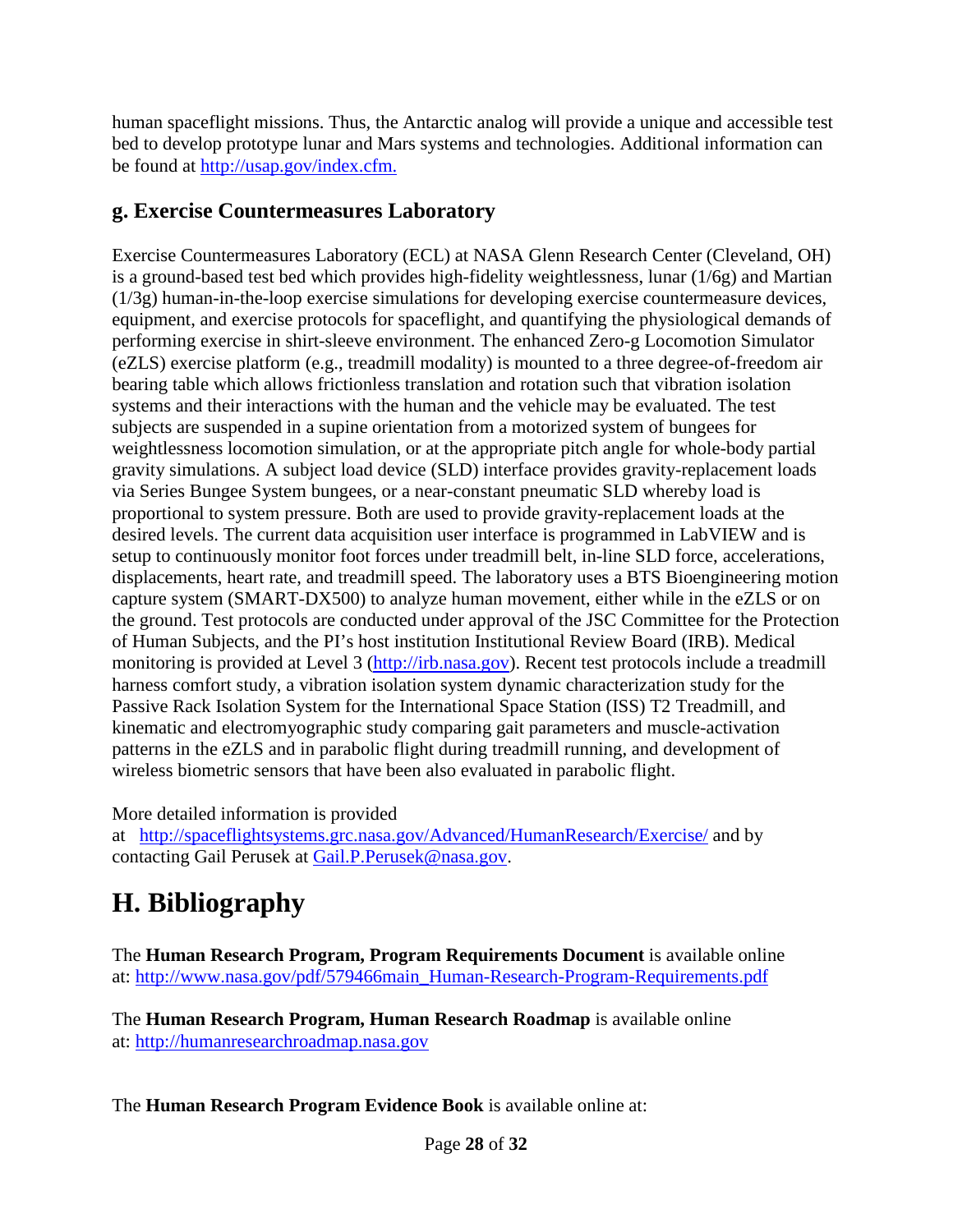<http://humanresearchroadmap.nasa.gov/evidence/>

The **Human Research Program Task Book** is available online at: [http://taskbook.nasaprs.com/peer\\_review/index.cfm](http://taskbook.nasaprs.com/peer_review/index.cfm)

The **Human Research Program, Lunar Human Research Requirements Document** is available online at: [http://www.nasa.gov/exploration/humanresearch/research\\_info/overview/SMO\\_NRA\\_info\\_d](http://www.nasa.gov/exploration/humanresearch/research_info/overview/SMO_NRA_info_detail.html) [etail.html](http://www.nasa.gov/exploration/humanresearch/research_info/overview/SMO_NRA_info_detail.html) under "Related Documents."

**National Space Biomedical Research Institute** (NSBRI)**.** The Institute's research overview, as well as the program information for each of the NSBRI teams, is available at: [http://www.nsbri.org.](http://www.nsbri.org/)

**NASA Life Sciences Data Archive** (LSDA) is an online database containing descriptions and results of completed NASA-sponsored flight experiments. Descriptions are included of experiments, missions, procedures, hardware, bio-specimens collected, personnel, and documents. The LSDA is available online at: [http://lsda.jsc.nasa.gov/lsda\\_home.aspx.](http://lsda.jsc.nasa.gov/lsda_home.aspx)

**Medical Requirement Integration Document (MRID)** defines integration activities to support the medical requirements (MR) for both short-duration and long-duration human spaceflight for the Space Shuttle/International Space Station (ISS) programs. The MRID is available online at: [http://lsda.jsc.nasa.gov/docs/MRID/MRIDhome.aspx.](http://lsda.jsc.nasa.gov/docs/MRID/MRIDhome.aspx)

**Guidebook for Proposers Responding to a NASA Research Announcement (NRA)** is available online at: <http://www.hq.nasa.gov/office/procurement/nraguidebook/>

**NASA Federal Acquisition Regulations** Supplement Instructions for Responding to NASA Research Announcements (Provision NFS 1852.235-72 November 2004) is available online at the following address: [http://www.hq.nasa.gov/office/procurement/regs/5228-41.htm#52\\_235-72](http://www.hq.nasa.gov/office/procurement/regs/5228-41.htm#52_235-72)

**Standard Format for NASA Research Announcements (NRAs) and other Announcements for Grants and Cooperative Agreements** are available online at: [http://nodis3.gsfc.nasa.gov/displayDir.cfm?Internal\\_ID=N\\_PR\\_5810\\_0001\\_&page\\_name=main](http://nodis3.gsfc.nasa.gov/displayDir.cfm?Internal_ID=N_PR_5810_0001_&page_name=main)

**NASA Grant and Cooperative Agreement Handbook** is available online at: [http://prod.nais.nasa.gov/pub/pub\\_library/grcover.htm](http://prod.nais.nasa.gov/pub/pub_library/grcover.htm)

**HRP Bed Rest Experiment Information Package** is available online at: [http://www.nasa.gov/exploration/humanresearch/research\\_info/overview/SMO\\_NRA\\_info\\_detai](http://www.nasa.gov/exploration/humanresearch/research_info/overview/SMO_NRA_info_detail.html) [l.html](http://www.nasa.gov/exploration/humanresearch/research_info/overview/SMO_NRA_info_detail.html)

**HRP Flight Experiment Information Package** is available online

at: [http://www.nasa.gov/exploration/humanresearch/research\\_info/overview/SMO\\_NRA\\_info\\_d](http://www.nasa.gov/exploration/humanresearch/research_info/overview/SMO_NRA_info_detail.html) [etail.html](http://www.nasa.gov/exploration/humanresearch/research_info/overview/SMO_NRA_info_detail.html)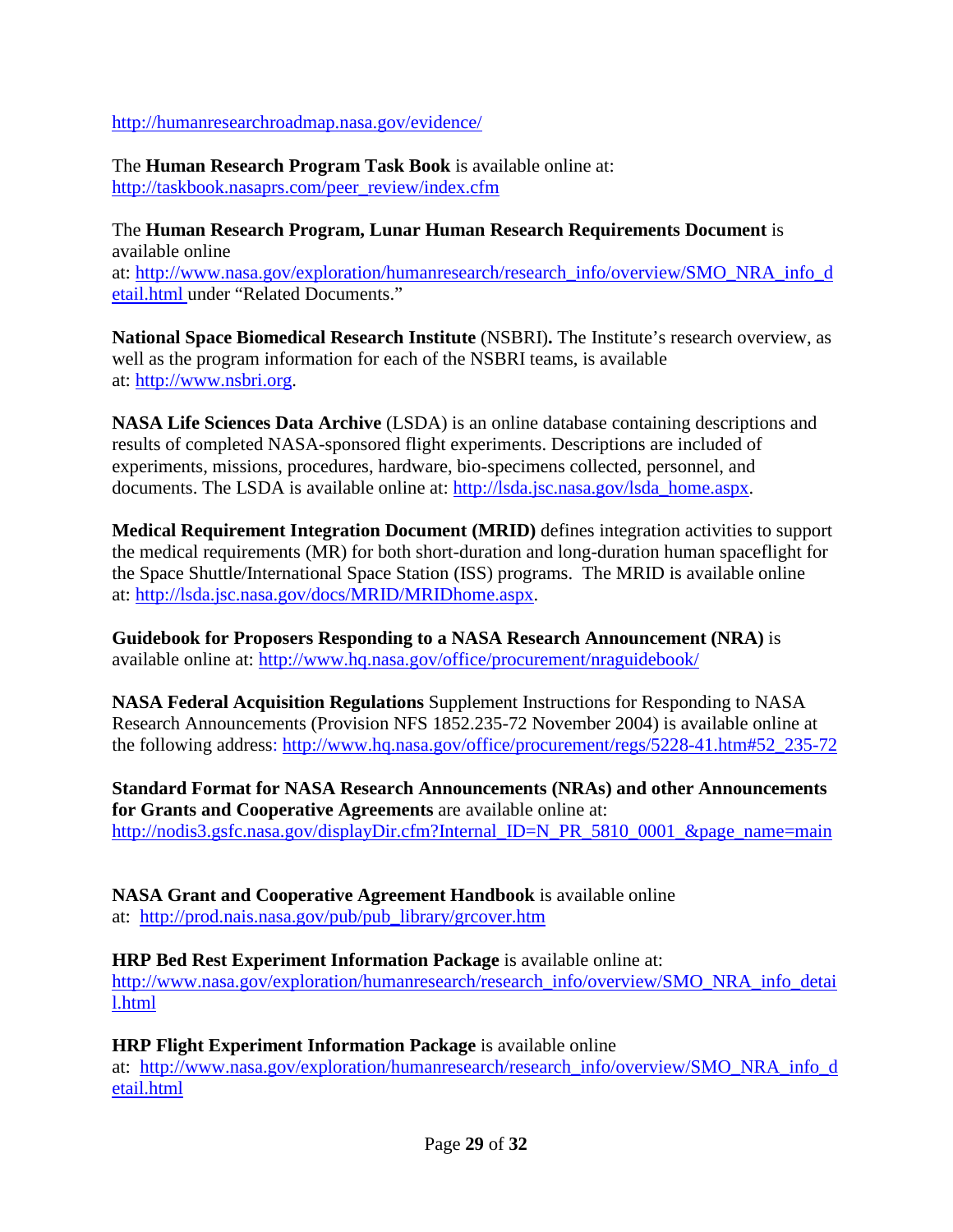**Safe Passage, Astronaut Care for Exploration**. Institute of Medicine, National Academy Press, 2101 Constitution Avenue NW, Washington DC 20418 (2001). This document is available online at:<http://www.iom.edu/CMS/3740/5479.aspx>

National Academy of Sciences. National Research Council Committee on Space Biology and Medicine. Mary J. Osborn, Committee Chairperson. **A Strategy for Research in Space Biology and Medicine in the New Century.** 1998. Washington D.C.: National Academy Press. This document is available online at: [http://www.nap.edu/catalog.php?record\\_id=6282](http://www.nap.edu/catalog.php?record_id=6282)

# <span id="page-29-0"></span>**I. NASA Contact**

NASA Selecting Official: HRP Program Manager or his designee

Additional technical information for the NASA programs is available from:

Mark J. Shelhamer, Sc.D. Chief Scientist, Human Research Program NASA Johnson Space Center (Mail Code SA2) Houston, TX 77058 Telephone: 281-244-7330 Fax: 281-483-6089 E-mail: [mark.j.shelhamer@nasa.gov](mailto:mark.j.shelhamer@nasa.gov)

JSC Procurement Point of Contact:

Dana Altmon-Cary Contracting Officer NASA Johnson Space Center (Mail Code BH4) Houston, Texas 77058 Telephone: 281-483-8228 Fax: 281-483-4066

# <span id="page-29-1"></span>**J. Acronym List**

| AEH         | <b>Advanced Environmental Health</b>           |
|-------------|------------------------------------------------|
| AFT         | <b>Advanced Food Technology</b>                |
| <b>AVMA</b> | <b>American Veterinary Medical Association</b> |
| B           | Bone                                           |
| <b>BDC</b>  | <b>Baseline Data Collection</b>                |
| <b>BHP</b>  | <b>Behavioral Health and Performance</b>       |
| <b>BMed</b> | <b>Behavioral Medicine</b>                     |
| <b>BSC</b>  | <b>Board of Scientific Counselors</b>          |
| <b>CCR</b>  | <b>Central Contractor Registry</b>             |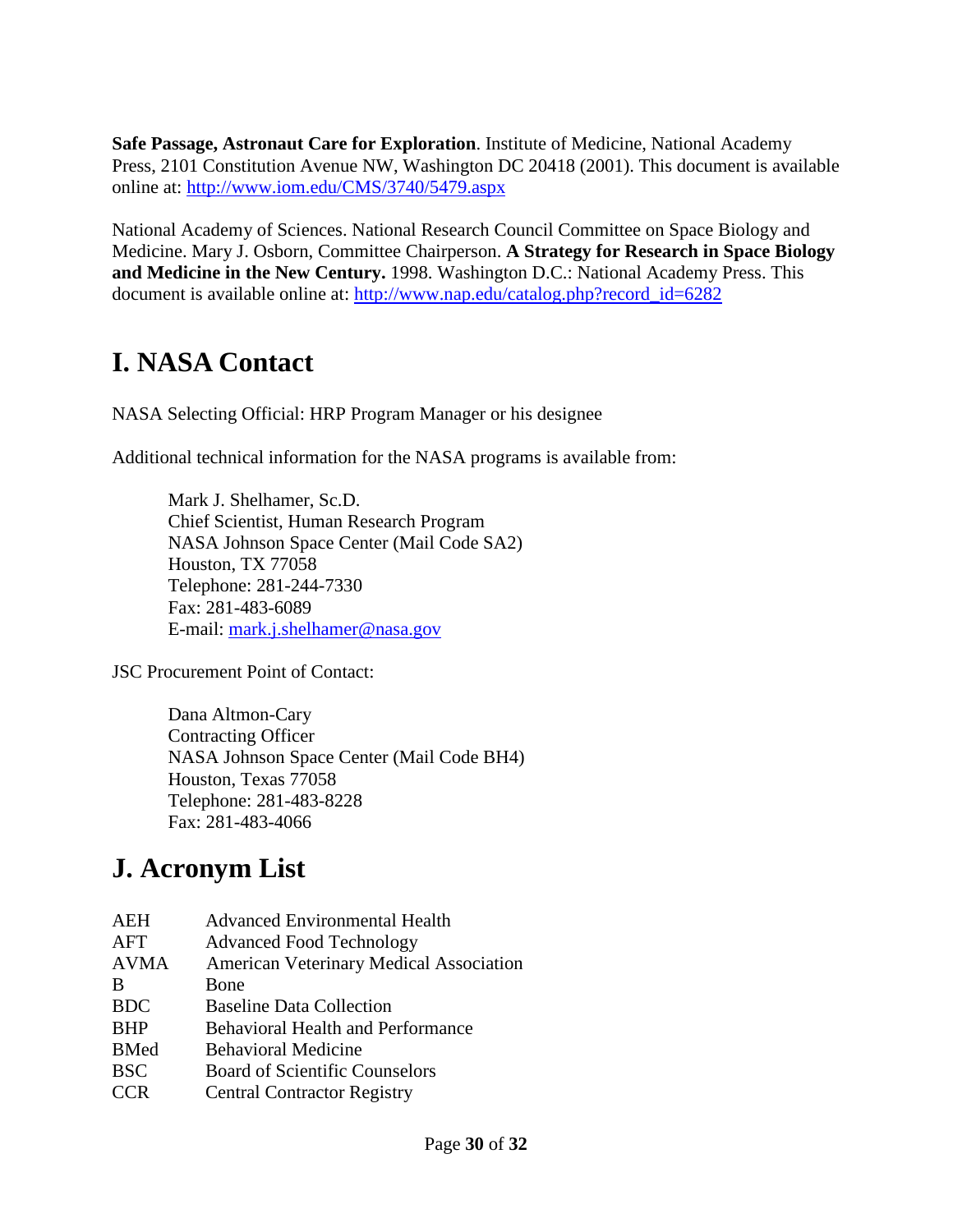| <b>CFR</b>     | Code of Federal Regulations                                            |
|----------------|------------------------------------------------------------------------|
| <b>CRL</b>     | <b>Countermeasure Readiness Level</b>                                  |
| $Co-I$         | Co-Investigator                                                        |
| CV             | Cardiovascular                                                         |
| <b>CV</b>      | Curriculum Vitae                                                       |
| <b>DSA</b>     | Data Submission Agreement                                              |
| EAC            | <b>External Advisory Council</b>                                       |
| EO             | <b>Education and Outreach</b>                                          |
| FAQ            | <b>Frequently Asked Questions</b>                                      |
| <b>FAR</b>     | <b>Federal Acquisition Regulations</b>                                 |
| <b>FCA</b>     | <b>Full Cost Accounting</b>                                            |
| <b>FTE</b>     | Full-Time Equivalent                                                   |
| <b>EBPOC</b>   | <b>Electronic Business Point-of-Contact</b>                            |
| <b>ESMC</b>    | <b>Executive Science and Medicine Council</b>                          |
| <b>EVA</b>     | Extra-Vehicular Activity                                               |
| <b>GCRC</b>    | <b>General Clinic Research Center</b>                                  |
| <b>HARI</b>    | Human and Automation/Robotic Integration                               |
| <b>HEOMD</b>   | Human Exploration and Operations Mission Directorate                   |
| <b>HERO</b>    | Human Exploration Research Opportunities                               |
| <b>HRP</b>     | Human Research Program                                                 |
| <b>HRPEO</b>   | Human Research Program Education and Outreach                          |
| <b>IACUC</b>   | <b>Institutional Animal Care and Use Committee</b>                     |
| IM             | Immunology                                                             |
| <b>IRB</b>     | <b>Institutional Review Board</b>                                      |
| <b>IRP</b>     | <b>Integrated Research Plan</b>                                        |
| <b>ISS</b>     | <b>International Space Station</b>                                     |
| <b>ISSMP</b>   | <b>International Space Station Medical Project</b>                     |
| LSAH           | Lifetime Surveillance of Astronaut Health                              |
| <b>LSDA</b>    | Life Sciences Data Archive                                             |
| M              | Muscle                                                                 |
| <b>MOU</b>     | Memorandum of Understanding                                            |
| <b>MR</b>      | <b>Medical Requirements</b>                                            |
| <b>MRID</b>    | <b>Medical Requirement Integration Document</b>                        |
| N              | Nutrition                                                              |
| <b>NASA</b>    | National Aeronautics and Space Administration                          |
| <b>NPD</b>     | <b>NASA Policy Directive</b>                                           |
| <b>NRA</b>     | <b>NASA Research Announcement</b>                                      |
| <b>NSBRI</b>   | National Space Biomedical Research Institute                           |
| <b>NSPIRES</b> | NASA Solicitation and Proposal Integrated Review and Evaluation System |
| <b>NSSC</b>    | <b>NASA Shared Services Center</b>                                     |
| <b>OMB</b>     | Office of Management and Budget                                        |
| PDF            | <b>Portable Document Format</b>                                        |
| PH             | Pharmacology                                                           |
| <b>PHS</b>     | <b>Public Health Service</b>                                           |
| <b>PHYS</b>    | <b>Physical Environment</b>                                            |
| PI             | Principal Investigator                                                 |